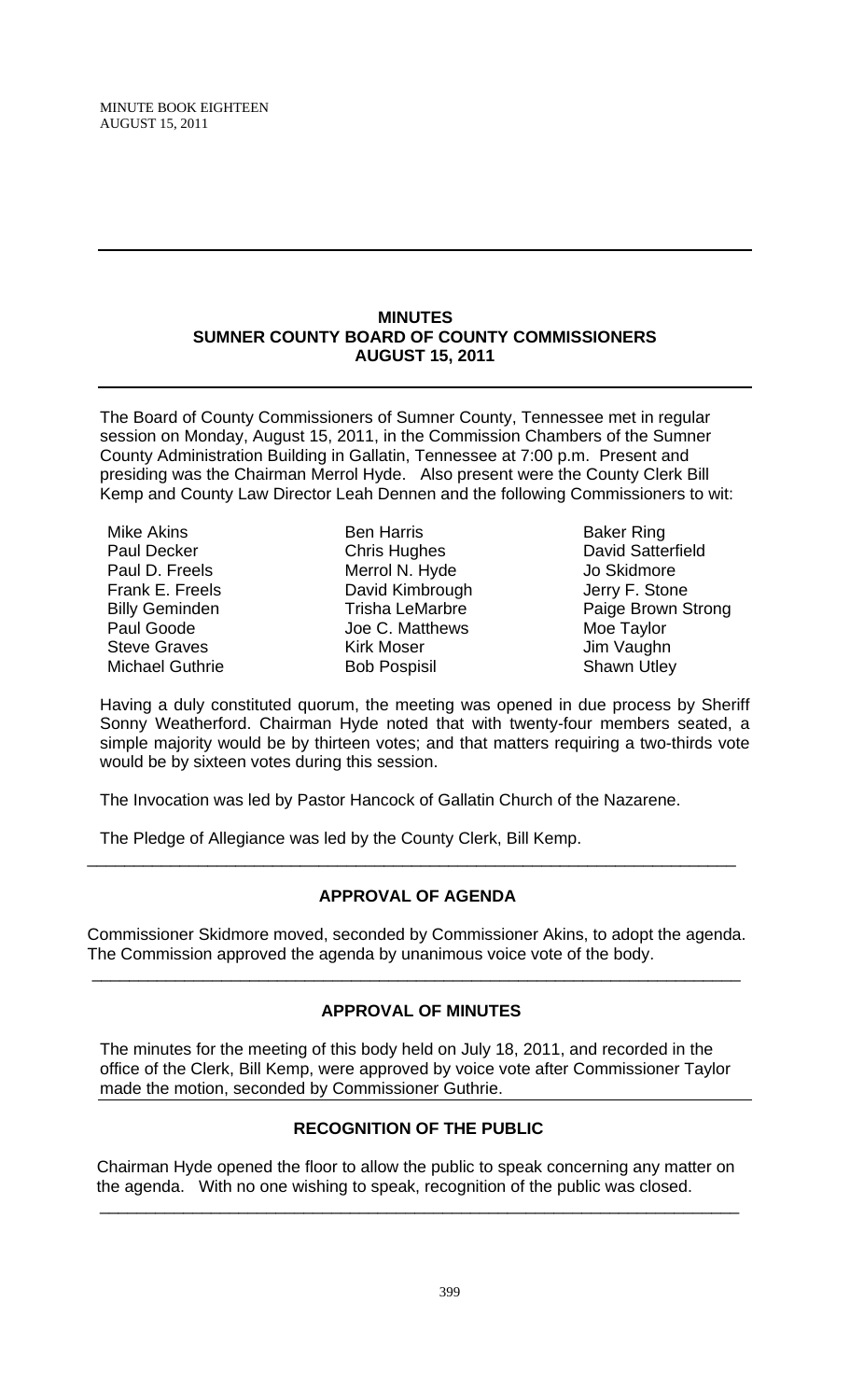## **REPORT OF THE CHAIR**

Commissioner Stone introduced the following proposed list of standing committees for 2011-12 and moved for approval. Commissioner Graves seconded the motion.

#### **LIST OF PROPOSED 2011-12 COMMITTEES**

Jim Vaughn

#### **Education Committee**

Trisha LeMarbre (Commission Chair) Billy Geminden Chris Hughes Jim Vaughn Mike Akins Kirk Moser Bob Pospisil

# **Budget Committee Public Services Committee Highway Committee Kirk Moser Committee Shawn Utley Committee Righway Committee Righway Committee Righway Committee Shawn Utley Committee Righway Committee Rightway Committee Shaw**

Shawn Utley Jo Skidmore Billy Geminden Moe Taylor David Kimbrough Steve Graves Shawn Utley Mike Akins Paul Goode Judy Hardin (Road Superintendent) Judy Hardin (Supt.) Paul Freels Anthony Holt (County Executive) Tom Neal (Citizen)

Paige Brown Strong Shawn Utley **Shawn Utley** Mike Akins **Chris Hughes** Chris Hughes Moe Taylor Baker Ring Baker Ring Bob Pospisil Ben Harris David Satterfield Paul Freels Steve Graves **David Kimbrough Paul Decker** Paul Decker Mike Guthrie Mike Guthrie Mike Guthrie Mike Guthrie Mike Guthrie Joe Matthews **Paul Goode** Ben Harris **Paul Goode** Ben Harris

#### Paul Decker **Rules and Procedures Committee**

Jerry Stone Baker Ring – Vice- Chairman Joe Matthews Paige Brown Strong

# Anthony Holt (Exec)

**General Operations Committee Beer Board Committee Emergency Services Committee**<br>
Jo Skidmore Paige Brown Strong Biggers and Tim Vaughn

Chairman Hyde recognized Commissioner Hughes who moved, seconded by Commissioner Matthews, that his name be removed from the Emergency Services Committee and the Rules and Procedures Committee. He nominated Commissioner Satterfield to take his place on the Rules and Procedures Committee.

 $\overline{\phantom{a}}$  , and the contribution of the contribution of the contribution of the contribution of the contribution of the contribution of the contribution of the contribution of the contribution of the contribution of the

 Commissioner Satterfield moved to remove his name from the Budget Committee and substitute Commissioner Hughes in his place. Commissioner Matthews seconded the motion.

Chairman Hyde recognized Commissioner Kimbrough who moved, seconded by Commissioner LeMarbre, to defer the slate of committee assignments to allow more time for study.

The electronic vote was recorded in the following manner:

|              |        | <b>DEFER COMMITTEE APPOINTMENTS</b> |   |               |          |
|--------------|--------|-------------------------------------|---|---------------|----------|
| Akins        |        | Taylor                              | N | Geminden      | N        |
| Utley        | N      | Graves                              | N | Satterfield   | Y        |
| F. Freels    | N      | <b>Matthews</b>                     | N | <b>Harris</b> | N        |
| Ring         | Y      | <b>Brown Strong</b>                 | Y | Vaughn        | N        |
| LeMarbre     | Y      | Moser                               | N | <b>Decker</b> | N        |
| Hyde         | N      | Hughes                              | Y | Kimbrough     | Y        |
| Goode        | Y      | Skidmore                            | N | P. Freels     | N        |
| <b>Stone</b> | N      | Guthrie                             | Y | Pospisil      | N        |
| <b>DEFER</b> | Yes: 9 | <b>No: 15</b>                       |   | Abs: 0        | 07:07 PM |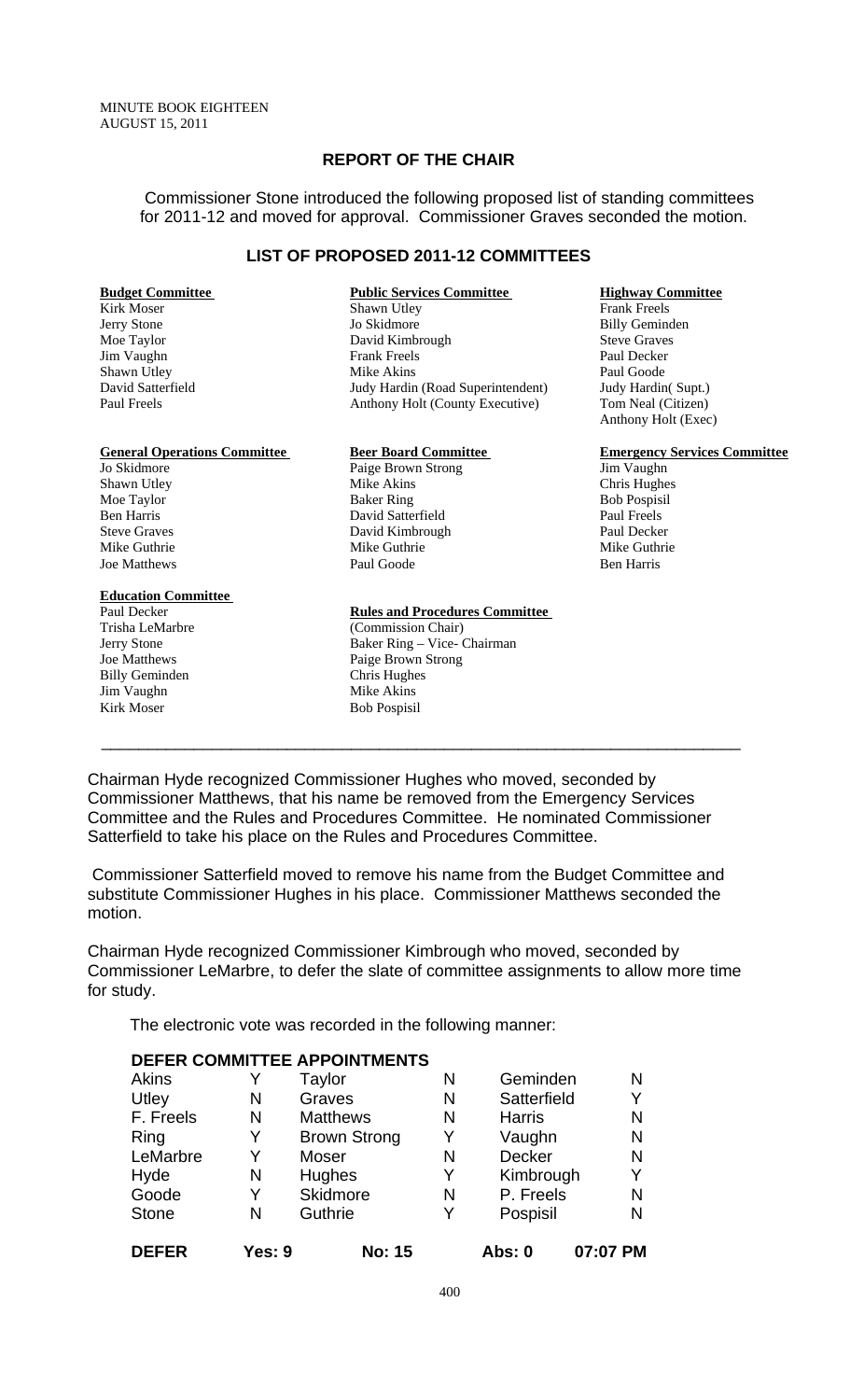Chairman Hyde declared the motion to defer failed to pass.

The electronic vote on Commissioner Hughes' motion was recorded in the following manner:

## **REMOVE HUGHES FROM RULES AND EMS**

| Akins                    |   | Taylor              | Α            | Geminden      | N        |
|--------------------------|---|---------------------|--------------|---------------|----------|
| Utley                    | N | Graves              | N            | Satterfield   | Y        |
| F. Freels                | N | <b>Matthews</b>     | Y            | <b>Harris</b> | Y        |
| Ring                     | Y | <b>Brown Strong</b> | Y            | Vaughn        | Y        |
| LeMarbre                 | Y | Moser               | Y            | Decker        | Y        |
| <b>Hughes</b>            | Y | Kimbrough           | Y            | Goode         | Y        |
| Skidmore                 | Y | P. Freels           | Y            | <b>Stone</b>  | Y        |
| Guthrie                  | Y | Pospisil            | Y            |               |          |
| <b>COMMITTEES-AMEND1</b> |   | Yes: 18             | <b>No: 4</b> | <b>Abs: 1</b> | 07:09 PM |

Chairman Hyde declared the motion approved by the body, with Commissioner Satterfield to serve on the Rules and Procedures Committee.

The electronic vote on Commissioner Satterfield's motion was recorded in the following manner:

## **REPLACE SATTERFIELD WITH HUGHES ON BUDGET**

| <b>Akins</b> |   | Taylor              |   | Geminden      |   |
|--------------|---|---------------------|---|---------------|---|
| Utley        | Y | Graves              | N | Satterfield   | V |
| F. Freels    | N | <b>Matthews</b>     | Y | <b>Harris</b> |   |
| Ring         | Y | <b>Brown Strong</b> | Y | Vaughn        |   |
| LeMarbre     | Y | Moser               |   | <b>Decker</b> |   |
| Hyde         | N | Hughes              | Y | Kimbrough     |   |
| Goode        | Y | Skidmore            | Y | P. Freels     |   |
| <b>Stone</b> | Y | Guthrie             | Y | Pospisil      |   |
|              |   |                     |   |               |   |
|              |   |                     |   |               |   |

## **COMMITTEES-AMEND2 Yes: 21 No: 3 Abs: 0 07:10 PM**

Chairman Hyde declared the motion approved by the body, with Commissioner Hughes to serve on the Budget Committee.

Chairman Hyde recognized Commissioner Kimbrough who moved that his name be removed from Public Services Committee, with no recommendation for his replacement.

The electronic vote was recorded in the following manner:

## **REMOVE KIMBROUGH FROM PUBLIC SERVICE**

| Akins                    |   | Taylor  |                     | Y            | Geminden      | v        |
|--------------------------|---|---------|---------------------|--------------|---------------|----------|
| Utley                    | Y | Graves  |                     | Y            | Satterfield   | Y        |
| F. Freels                | Y |         | <b>Matthews</b>     | Y            | <b>Harris</b> | Y        |
| Ring                     | Y |         | <b>Brown Strong</b> | Y            | Vaughn        | Y        |
| LeMarbre                 | Y | Moser   |                     | Y            | Decker        | Y        |
| Hyde                     | N | Hughes  |                     | Y            | Kimbrough     | Y        |
| Goode                    | Y |         | Skidmore            | Y            | P. Freels     | Y        |
| <b>Stone</b>             | А | Guthrie |                     | Y            | Pospisil      | v        |
| <b>COMMITTEES-AMEND3</b> |   |         | Yes: 22             | <b>No: 1</b> | Abs: 1        | 07:11 PM |

Chairman Hyde declared the motion approved by the body.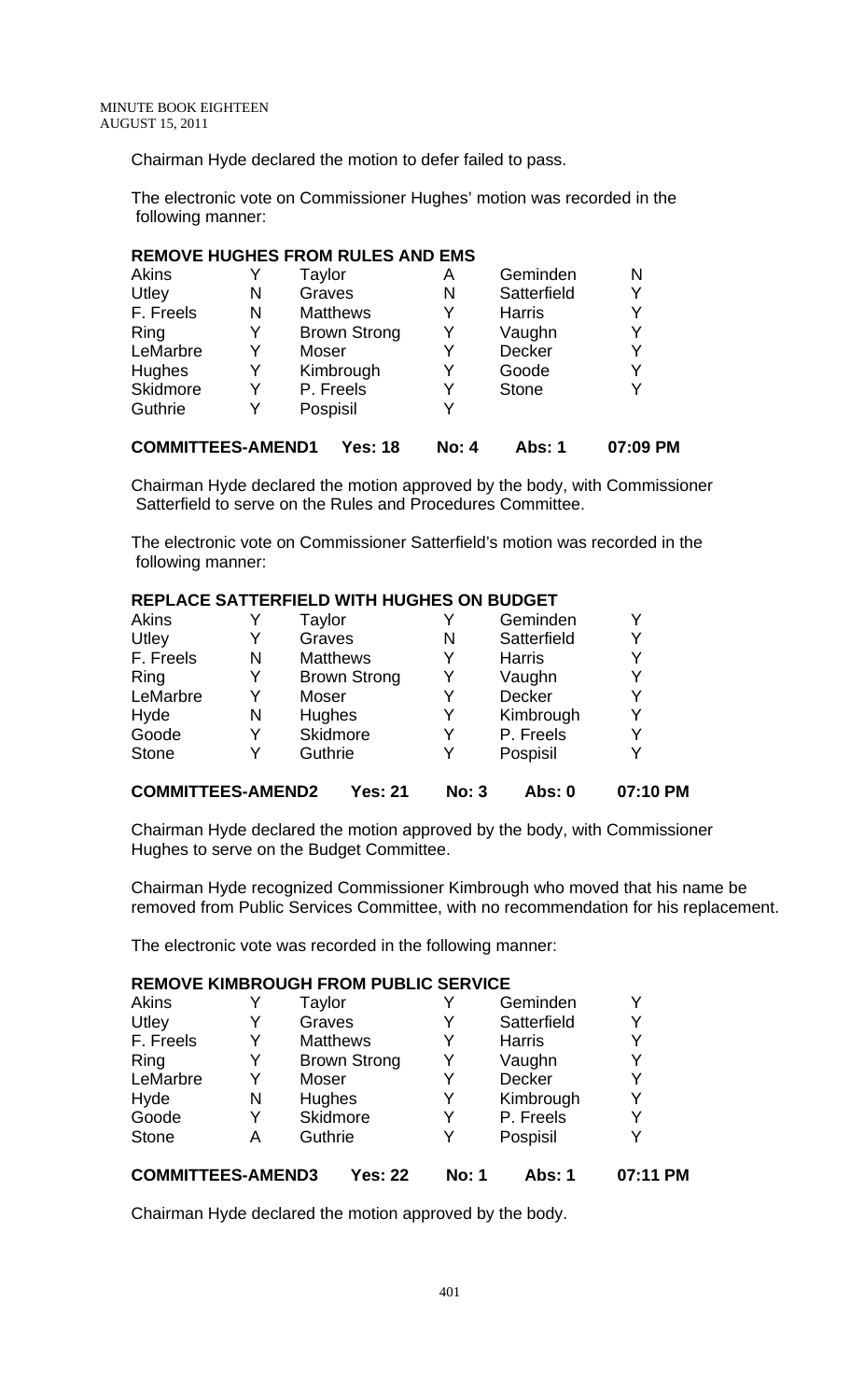Commissioner Matthews moved, seconded by Commissioner Satterfield, to place Commissioner Brown Strong on the Emergency Services Committee and the Public Services Committee vacated by Commissioners Hughes and Kimbrough, respectively.

The electronic vote was recorded in the following manner:

## **APPOINT STRONG TO PSC AND EMS COMMITTEES**

| <b>COMMITTEES-AMEND4</b> |   |               | Yes: 15  | No: 3 | Abs: 0          | 07:12 PM |
|--------------------------|---|---------------|----------|-------|-----------------|----------|
| Guthrie                  | v |               | LeMarbre | Y     | <b>Skidmore</b> | v        |
| Kimbrough                | Y | Goode         |          | Y     | <b>Stone</b>    | N        |
| Decker                   |   | Hyde          |          | N     | Hughes          | v        |
| <b>Brown Strong</b>      |   | Vaughn        |          | Y     | Moser           | v        |
| <b>Matthews</b>          |   | <b>Harris</b> |          | Y     | Ring            | V        |
| Akins                    |   | Utley         |          | Ν     | Satterfield     |          |

Chairman Hyde declared the motion approved, with Commissioner Paige Brown Strong to serve on the Emergency Services Committee and the Public Services Committee.

The electronic vote on the slate as amended was recorded in the following manner:

## **APPROVE COMMITTEE SLATE AS AMENDED**

| <b>Akins</b> | Ν | Taylor              | Y | Geminden      | Y |
|--------------|---|---------------------|---|---------------|---|
| Utley        | Y | Graves              | Y | Satterfield   | N |
| F. Freels    | Y | <b>Matthews</b>     | Y | <b>Harris</b> | Y |
| Ring         | N | <b>Brown Strong</b> | N | Vaughn        | Y |
| LeMarbre     | N | Moser               |   | Decker        | Y |
| Hyde         |   | <b>Hughes</b>       | N | Kimbrough     | N |
| Goode        | N | Skidmore            | Y | P. Freels     | Y |
| <b>Stone</b> |   | Guthrie             | Y | Pospisil      | Y |
|              |   |                     |   |               |   |

## **COMMITTEES-2011-12 Yes: 16 No: 8 Abs: 0 07:14 PM**

Chairman Hyde declared the 2011-12 slate of Commission Committees approved by the body.

Chairman Hyde declared a recess to elect committee chairman. Chairman Hyde reconvened the meeting with the following results:

## **Emergency Services Committee**

Jim Vaughn, Chairman Paige Brown Strong, Vice Chairman

## **Budget Committee**

Kirk Moser, Chairman Jerry Stone, Vice Chairman

## **General Operations Committee**

Jo Skidmore, Chairman Shawn Utley, Vice Chairman

**Rules and Procedures Committee**  Vice Chairman - Baker Ring

# **Education**

Paul Decker, Chairman Trisha LeMarbre, Vice Chairman

## **Beer Board**

Paige Brown Strong, Chairman Mike Akins, Vice Chairman

### **Public Services Committee**  Shawn Utley, Chairman

Jo Skidmore, Vice Chairman

## **Legislative Committee**

Bob Pospisil, Chairman Paul Decker, Vice Chairman

 **\_\_\_\_\_\_\_\_\_\_\_\_\_\_\_\_\_\_\_\_\_\_\_\_\_\_\_\_\_\_\_\_\_\_\_\_\_\_\_\_\_\_\_\_\_\_\_\_\_\_\_\_\_\_\_\_\_\_\_\_\_\_\_\_\_\_**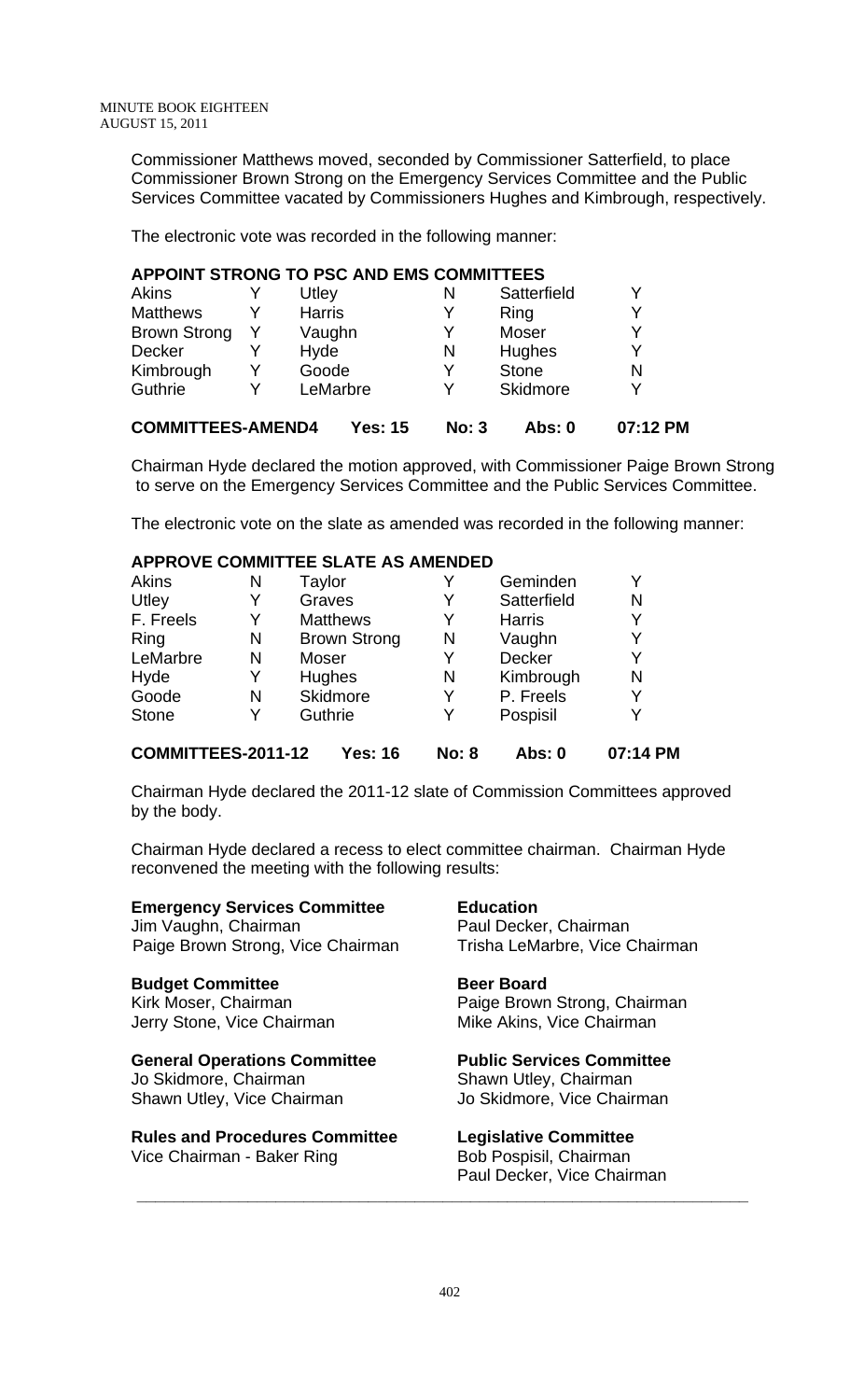## **CONSENT AGENDA**

Chairman Hyde entertained a motion to approve the Consent Agenda. Commissioner Skidmore moved, seconded by Commissioner Pospisil, to approve the following items on the Consent Agenda.

## **1108-07 A RESOLUTION DECLARING VARIOUS ITEMS FROM EMERGENCY SERVICES AS SURPLUS AND AUTHORIZING DISPOSAL OF SAME PURSUANT TO EXISTING POLICIES AND PROCEDURES**

 **BE IT RESOLVED** by the Sumner County Board of County Commissioners meeting in regular session on this the 15<sup>th</sup> day of August, 2011, that this body does hereby declare the items as surplus as shown on the attachment; and

**BE IT FURTHER RESOLVED** that the disposal is authorizing pursuant to existing policies and procedures.

\_\_\_\_\_\_\_\_\_\_\_\_\_\_\_\_\_\_\_\_\_\_\_\_\_\_\_\_\_\_\_\_\_\_\_\_\_\_\_\_\_\_\_\_\_\_\_\_\_\_\_\_\_\_\_\_\_\_\_\_\_\_\_\_

## **1108-08 A RESOLUTION ACCEPTS THE LEASE AGREEMENT BETWEEN SUMNER COUNTY GOVERNMENT AND CONGRESSMAN DIANE BLACK**

**BE IT RESOLVED** by the Sumner County Board of County Commissioners meeting in regular session on this the 15<sup>th</sup> day of August, 2011, that this body accepts the lease agreement of office space at the Sumner County Administration Building for the Office of Congressman Diane Black as provided in the attached lease agreement.

\_\_\_\_\_\_\_\_\_\_\_\_\_\_\_\_\_\_\_\_\_\_\_\_\_\_\_\_\_\_\_\_\_\_\_\_\_\_\_\_\_\_\_\_\_\_\_\_\_\_\_\_\_\_\_\_\_\_\_\_\_\_\_\_

### **1108-09 A RESOLUTION DECLARING A FELLOWS SHREDDER FROM THE DATA PROCESSING DEPARTMENT AS SURPLUS AND AUTHORIZING SALE OF SAME PURSUANT TO EXISITING POLICIES AND PROCEDURES**

 **BE IT RESOLVED** by the Sumner County Board of County Commissioners meeting in regular session on this the  $15<sup>th</sup>$  day of August, 2011 that this body does hereby declare a Fellows Shredder from the Data Processing Department as surplus as shown on the attachment; and

**BE IT FURTHER RESOLVED,** that the sale of the same is authorized pursuant to existing policies and procedures.

\_\_\_\_\_\_\_\_\_\_\_\_\_\_\_\_\_\_\_\_\_\_\_\_\_\_\_\_\_\_\_\_\_\_\_\_\_\_\_\_\_\_\_\_\_\_\_\_\_\_\_\_\_\_\_\_\_\_\_\_\_\_\_\_

## **1108-10 A RESOLUTION DECLARING A FILING CABINET FROM THE ASSESSOR OF PROPERTY AS SURPLUS AND AUTHORIZING DISPOSAL OR SALE OF SAME PURSUANT TO EXISITING POLICIES AND PROCEDURES**

 **BE IT RESOLVED** by the Sumner County Board of County Commissioners meeting in regular session on this the  $15<sup>th</sup>$  day of August, 2011 that this body does hereby declare the filing cabinet from the Assessor of Property as surplus as shown on the attachment; and

**BE IT FURTHER RESOLVED,** that the disposal or sale of the same is authorized pursuant to existing policies and procedures.

\_\_\_\_\_\_\_\_\_\_\_\_\_\_\_\_\_\_\_\_\_\_\_\_\_\_\_\_\_\_\_\_\_\_\_\_\_\_\_\_\_\_\_\_\_\_\_\_\_\_\_\_\_\_\_\_\_\_\_\_\_\_\_\_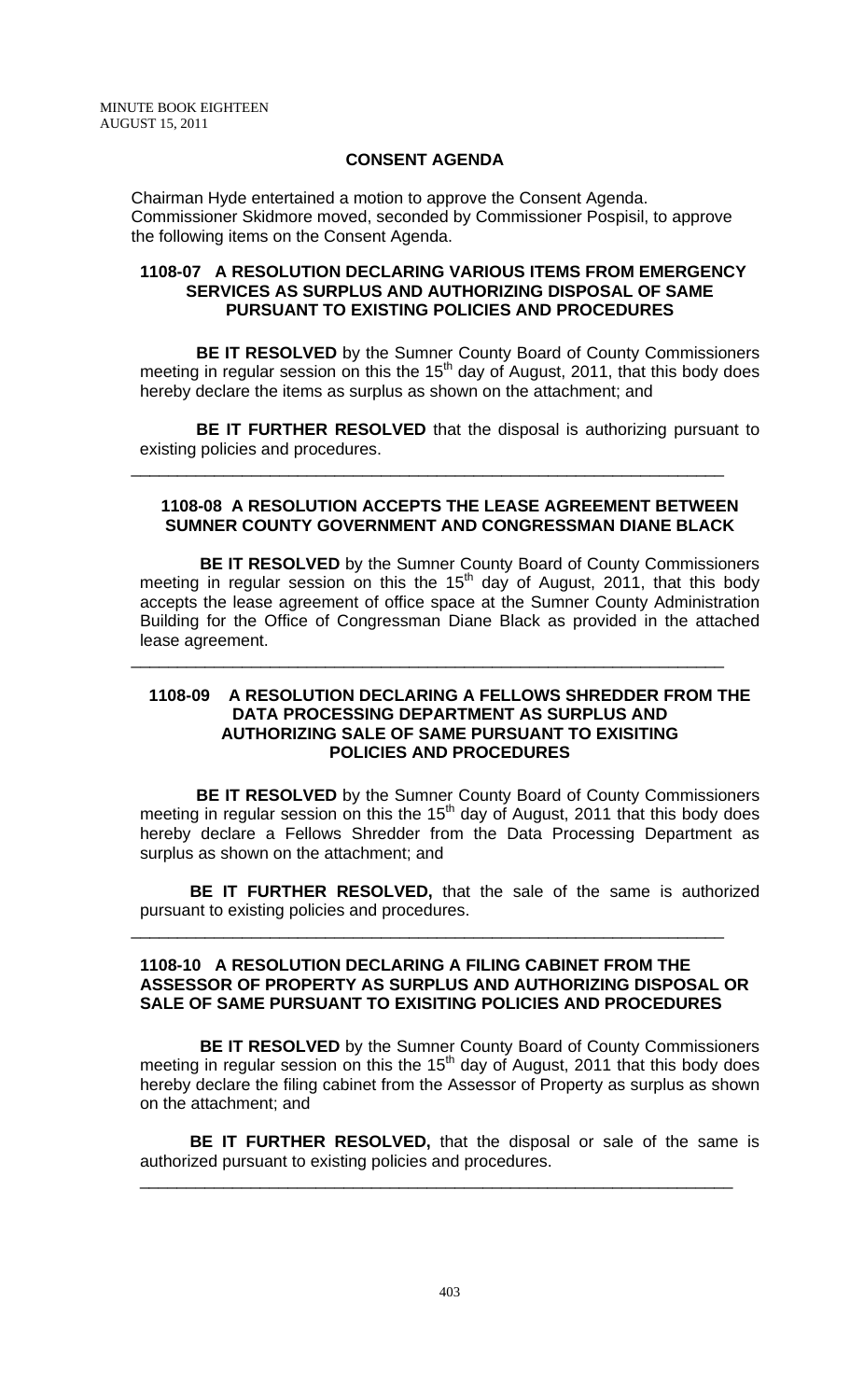## **1108-11 A RESOLUTION DECLARING VARIOUS ITEMS FROM DRUG COURT AS SURPLUS AND AUTHORIZING DISPOSAL OR SALE OF SAME PURSUANT TO EXISITING POLICIES AND PROCEDURES**

**BE IT RESOLVED** by the Sumner County Board of County Commissioners meeting in regular session on this the 15<sup>th</sup> day of August, 2011 that this body does hereby declare the items from Drug Court as surplus as shown on the attachment; and

**BE IT FURTHER RESOLVED,** that the disposal or sale of the same is authorized pursuant to existing policies and procedures.

## **1108-12 A RESOLUTION DECLARING VARIOUS ITEMS FROM THE SHERIFF'S OFFICE AS SURPLUS AND AUTHORIZING DISPOSAL OR SALE PURSUANT TO EXISTING POLICIES AND PROCEDURES**

**\_\_\_\_\_\_\_\_\_\_\_\_\_\_\_\_\_\_\_\_\_\_\_\_\_\_\_\_\_\_\_\_\_\_\_\_\_\_\_\_\_\_\_\_\_\_\_\_\_\_\_\_\_\_\_\_\_\_\_\_\_\_\_\_** 

 **BE IT RESOLVED** by the Sumner County Board of County Commissioners meeting in regular session on this the  $15<sup>th</sup>$  day of April, 2011 that this body does hereby declare the items as surplus as shown on the attachment; and

**BE IT FURTHER RESOLVED** that the disposal or sale of the same is authorized pursuant to existing policies and procedures.

\_\_\_\_\_\_\_\_\_\_\_\_\_\_\_\_\_\_\_\_\_\_\_\_\_\_\_\_\_\_\_\_\_\_\_\_\_\_\_\_\_\_\_\_\_\_\_\_\_\_\_\_\_\_\_\_\_\_\_\_\_\_\_\_

## **1108-13 A RESOLUTION DECLARING VARIOUS ITEMS FROM JUVENILE COURT AS SURPLUS AND AUTHORIZING DISPOSAL OR SALE OF SAME PURSUANT TO EXISITING POLICIES AND PROCEDURES**

 **BE IT RESOLVED** by the Sumner County Board of County Commissioners meeting in regular session on this the  $15<sup>th</sup>$  day of August, 2011 that this body does hereby declare the items from Juvenile Court as surplus as shown on the attachment; and

**BE IT FURTHER RESOLVED,** that the disposal or sale of the same is authorized pursuant to existing policies and procedures.

## **1108-14 A RESOLUTION ADOPTING THE FOLLOWING BID PURCHASING LIMITS FOR ALL COUNTY PURCHASES**

\_\_\_\_\_\_\_\_\_\_\_\_\_\_\_\_\_\_\_\_\_\_\_\_\_\_\_\_\_\_\_\_\_\_\_\_\_\_\_\_\_\_\_\_\_\_\_\_\_\_\_\_\_\_\_\_\_\_\_\_\_\_\_\_

 **BE IT RESOLVED** by the Sumner County Board of County Commissioners meeting in regular session on this the  $15<sup>th</sup>$  day of August, 2011 that this body hereby adopts the following bid purchasing limits for all county purchases:

1. No bids are required for purchases less than \$10,000.00, but competitive bidding is encouraged; and

2. All purchases under \$10,000 may be made in the open market without newspaper notice but shall, whenever possible, be based on at least three competitive bids; and

3. For purchases of \$10,000.00 or more, formal bids would be required through the placement of an ad in a newspaper of general circulation in Sumner County. The Purchasing Director will receive the bids and open them in a procedure open to the public.

\_\_\_\_\_\_\_\_\_\_\_\_\_\_\_\_\_\_\_\_\_\_\_\_\_\_\_\_\_\_\_\_\_\_\_\_\_\_\_\_\_\_\_\_\_\_\_\_\_\_\_\_\_\_\_\_\_\_\_\_\_\_\_\_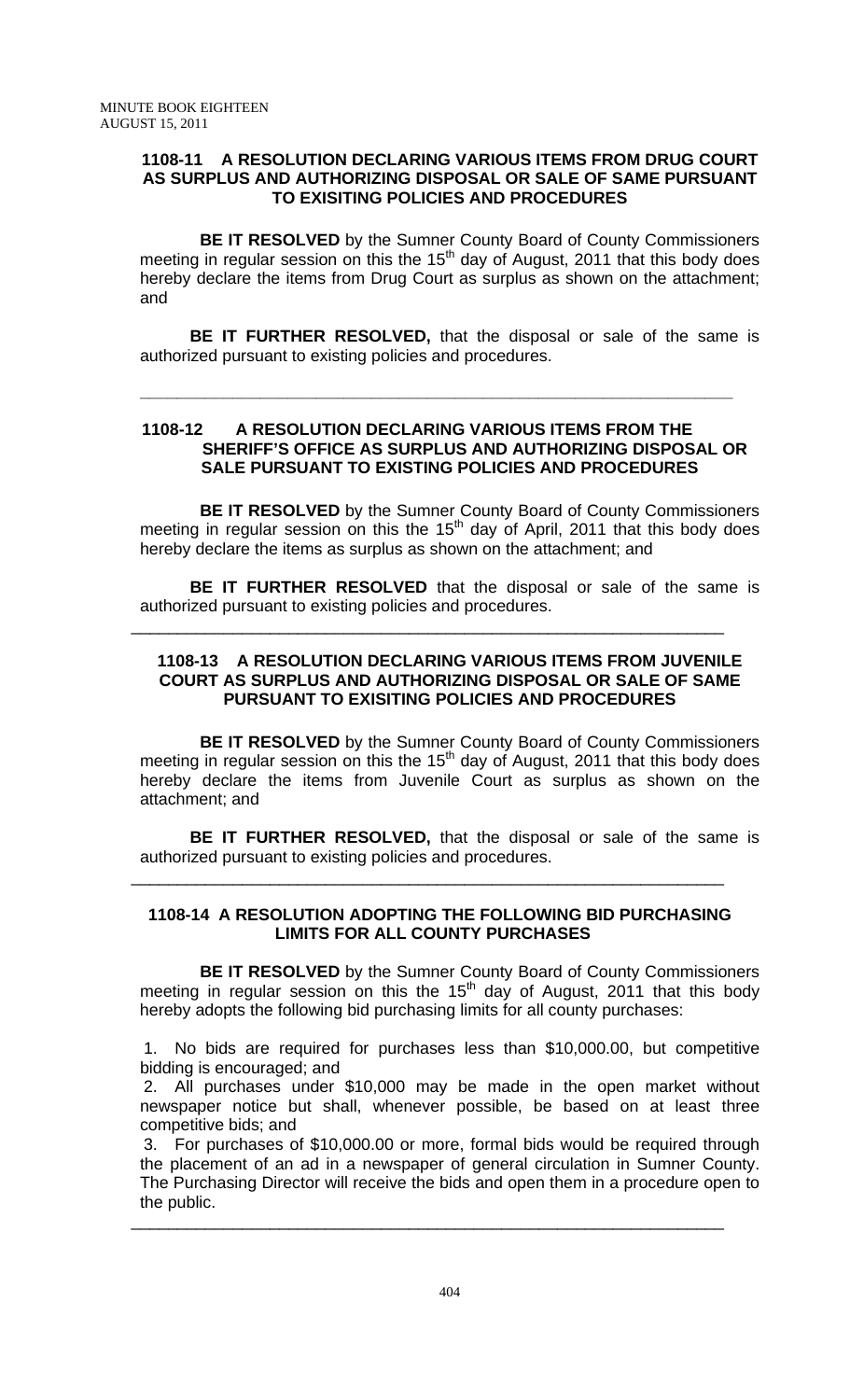## **1108-15 A RESOLUTION ACCEPTING PLATINUM COURT ROAD IN EMERALD POINT SUBDIVISION AS A CLASS 1 COUNTY ROAD**

 **BE IT RESOLVED** by the Sumner County Board of County Commissioners meeting in regular session on this the 15<sup>th</sup> day of August, 2011, that this body hereby accepts Platinum Court Road in Emerald Point Subdivision, as a Class 1 County Road, being 0.03 miles in length beginning at Dillon Lane Road and ending at a dead end at cul de sac and having a fifty foot (50') right-of-way and a twentytwo foot (22') road bed.

**BE IT FURTHER RESOLVED** that said road be added to the official Road List.

\_\_\_\_\_\_\_\_\_\_\_\_\_\_\_\_\_\_\_\_\_\_\_\_\_\_\_\_\_\_\_\_\_\_\_\_\_\_\_\_\_\_\_\_\_\_\_\_\_\_\_\_\_\_\_\_\_\_\_\_\_\_\_\_

## **1108-16 A RESOLUTION ACCEPTING DIAMOND POINT ROAD IN EMERALD POINT SUBDIVISION AS A CLASS 1 COUNTY ROAD**

 **BE IT RESOLVED** by the Sumner County Board of County Commissioners meeting in regular session on this the  $15<sup>th</sup>$  day of August, 2011, that this body hereby accepts Diamond Road in Emerald Point Subdivision, as a Class 1 County Road, being 0.04 miles in length beginning at Dillon Lane Road and ending at a dead end at cul de sac and having a fifty foot (50') right-of-way and a twenty-two foot (22') road bed.

**BE IT FURTHER RESOLVED** that said road be added to the official Road List.

\_\_\_\_\_\_\_\_\_\_\_\_\_\_\_\_\_\_\_\_\_\_\_\_\_\_\_\_\_\_\_\_\_\_\_\_\_\_\_\_\_\_\_\_\_\_\_\_\_\_\_\_\_\_\_\_\_\_\_\_\_\_\_\_

 Chairman Hyde declared the Consent Agenda approved unanimously by the body.  $\overline{\phantom{a}}$  , and the contribution of the contribution of the contribution of the contribution of the contribution of the contribution of the contribution of the contribution of the contribution of the contribution of the

## **REPORT FROM COUNTY OFFICIALS**

County Officials filed the following reports: County Investments, County General Fund, County Debt Service Fund, County Highway Fund, County Capital Outlay Fund, School General Purpose Fund, School Federal Projects Fund, School Food Service Fund, Employee Health Insurance Trust Fund, Employee Dental Insurance Trust Fund, Casualty Insurance Trust Fund, County Trustee Funds, Special Reports: County Dental Insurance Claim Payments, County Health Insurance Claim Payments, County Property Tax Collections, County EMS Billing/Collections/Balances, County Sales Tax Collections, County Wheel Tax Collections, County Tax Rates/Property Values and County School Loan Program Rates. Approval of the filing of these records does not certify to the accuracy of the documents.

## **Sumner County Notaries Public For Election**

TERESA BRADLEY SARAH A KELLY CLAIRE BRELSFORD WANDA LAMBERT KIMBERLY D COTHRON BONNIE K MCCLENDON WILLIAM R DAVIS JR CHARLES F MYERS WAYNE DETRING SABRINA OVERBY STEPHANIE M DOUGLAS CAROLYN B OWENS ROBERT D DUNN E. KAYE PALMER DEBORAH D EVERETTE B PETTIS BENJAMIN F FOUTS RALPH RAY

MICHELLE R CLEEK MICHELLE D MACDONALD

405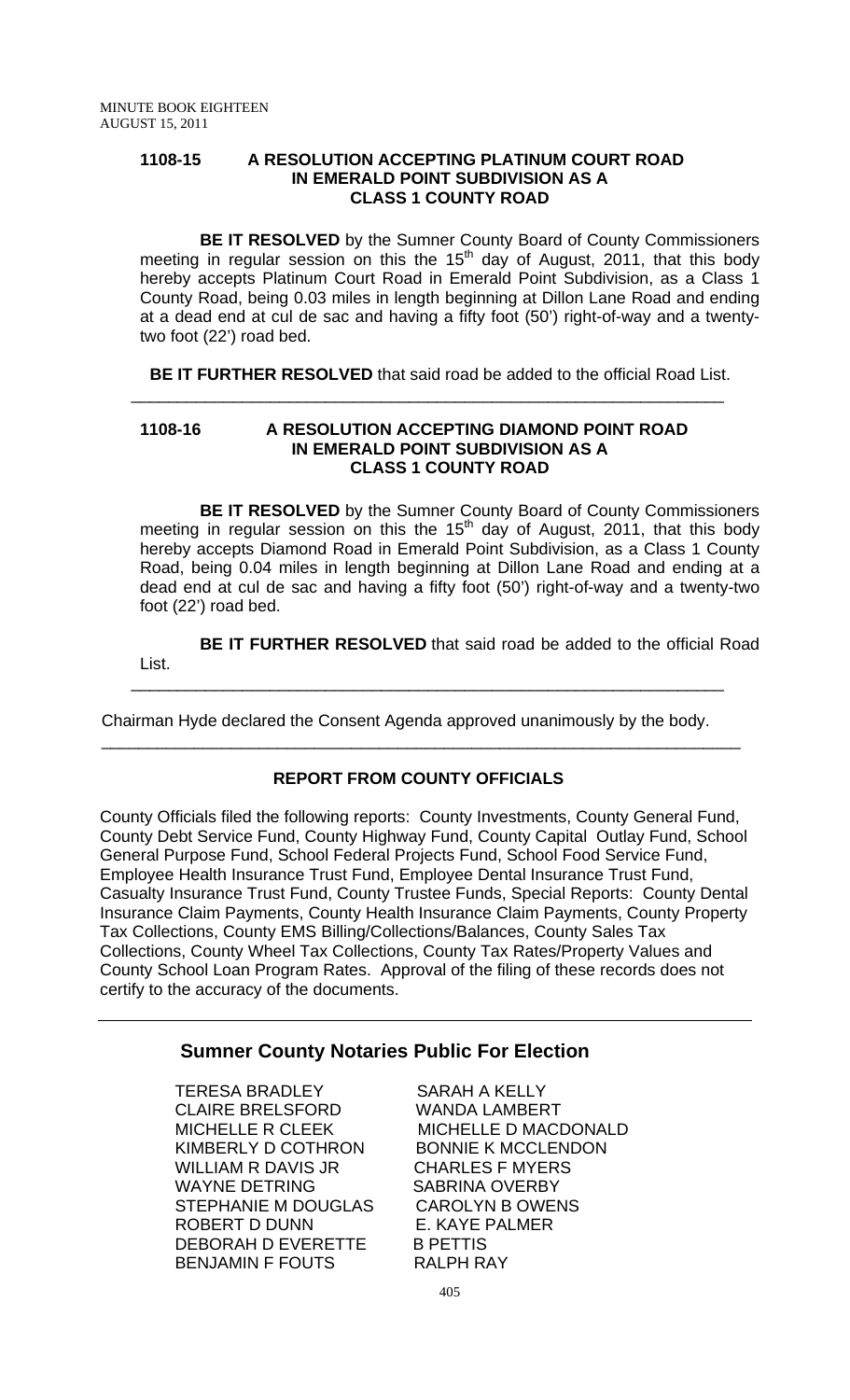MINUTE BOOK EIGHTEEN AUGUST 15, 2011

> ERIC FOX ERIN D ROACH DEBRAH K FRIZZELL GERALD R ROWE III DOT GRISSOM BRENDA SHELBY E NICHOLE HALE SUSAN THORNTON JUSTIN HAYS ANGELA C WHITLEY JESSICA HUNTER BETH M WOODARD BARRY R JARVIS JR

DEBORAH L. TRISDALE

PERSONAL SURETY DARLENE D DAUGHTRY DOT GRISSOM KIMBERLY D COTHRON

Chairman Hyde introduced the following resolution:

## **1108-NOT A RESOLUTION TO APPROVE AND ACCEPT APPLICATIONS FOR NOTARY PUBLIC POSITIONS AND PERSONAL SURETY GUARANTORS**

 **WHEREAS,** according to the law of the State of Tennessee, an individual must apply for the office of notary public in the county of residence, or of their principal place of business; and

 **WHEREAS**, state statute requires personal sureties making bonds for Notaries publics to be approved by the Sumner County Commission; and

 **WHEREAS,** said applicant must be approved by the County Commission assembled; and

 **–––––––––––––––––––––––––––––––––––––––––––––––––––––––––**

**\_\_\_\_\_\_\_\_\_\_\_\_\_\_\_\_\_\_\_\_\_\_\_\_\_\_\_\_\_\_\_\_\_\_\_\_\_\_\_\_\_\_\_\_\_** 

 **WHEREAS,** Bill Kemp, Sumner County Clerk, has certified according to the records of his office that the persons named on the attached listing labeled "SUMNER COUNTY NOTARY PUBLIC APPLICATIONS and SURETY GUARANTORS" have duly applied for the positions so sought; and

## **BE IT FURTHER RESOLVED THAT THIS TAKE EFFECT FROM AND AFTER PASSAGE.**

Upon motion of Commissioner Graves, seconded by Commissioner Akins, voting was recorded in the following manner:

| 1108-NOTARY  |   | Yes: 21             | <b>No: 0</b> | Abs: 2        | 07:28 PM |
|--------------|---|---------------------|--------------|---------------|----------|
| <b>Stone</b> | А | Guthrie             | v            |               |          |
| Goode        | Y | Skidmore            | Y            | P. Freels     | Y        |
| Hyde         | Y | Hughes              | Y            | Kimbrough     | Y        |
| LeMarbre     | Y | Moser               |              | <b>Decker</b> | Y        |
| Ring         | Y | <b>Brown Strong</b> | Y            | Vaughn        | Y        |
| F. Freels    | Y | <b>Matthews</b>     | Y            | <b>Harris</b> | Y        |
| Utley        | Y | Graves              | Y            | Satterfield   | Y        |
| <b>Akins</b> |   | Taylor              | A            | Geminden      |          |

Chairman Hyde declared the election of Notaries Public by the body.

 $\frac{1}{2}$  ,  $\frac{1}{2}$  ,  $\frac{1}{2}$  ,  $\frac{1}{2}$  ,  $\frac{1}{2}$  ,  $\frac{1}{2}$  ,  $\frac{1}{2}$  ,  $\frac{1}{2}$  ,  $\frac{1}{2}$  ,  $\frac{1}{2}$  ,  $\frac{1}{2}$  ,  $\frac{1}{2}$  ,  $\frac{1}{2}$  ,  $\frac{1}{2}$  ,  $\frac{1}{2}$  ,  $\frac{1}{2}$  ,  $\frac{1}{2}$  ,  $\frac{1}{2}$  ,  $\frac{1$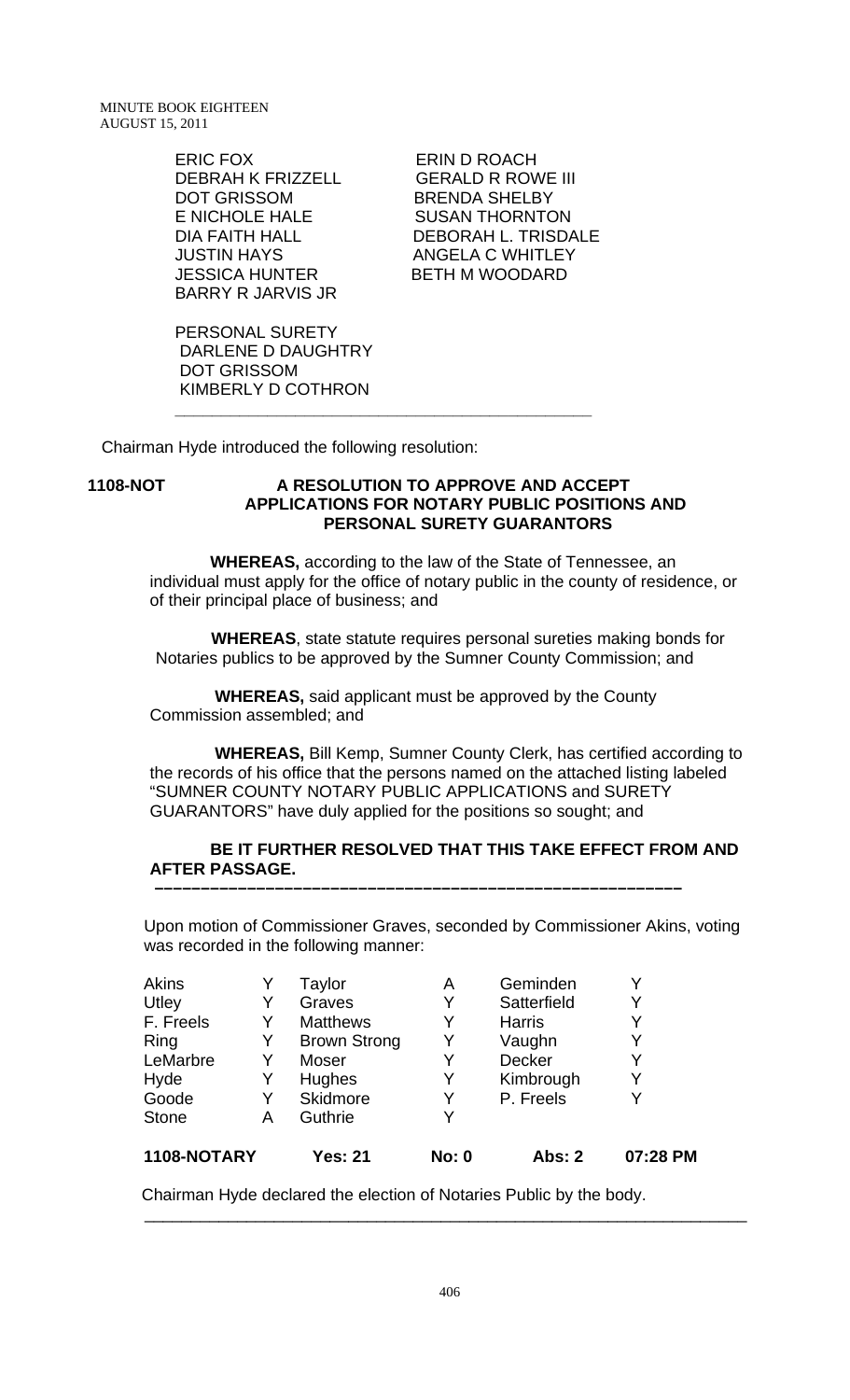## **COMMITTEE ON COMMITTEES**

Commissioner Stone brought forth the nomination of Moe Taylor to serve on the Sumner County Tourism Board, replacing the Commission Chairman as a member.

Commissioner Satterfield moved, seconded by Commissioner Goode, to nominate Baker Ring to serve on the Tourism Board.

Clerk Kemp explained the voting procedure, stating that Commissioner Taylor would be represented by the Green button and Commissioner Ring would be represented by the red button.

The electronic vote was recorded in the following manner:

| <b>TAYLOR-GREEN</b>  |   | <b>RING-RED</b>     |               |               |          |
|----------------------|---|---------------------|---------------|---------------|----------|
| Akins                | N | Taylor              | Y             | Geminden      | Y        |
| Utley                | Y | Graves              | Y             | Satterfield   | N        |
| F. Freels            | Y | <b>Matthews</b>     | N             | <b>Harris</b> | N        |
| Ring                 | N | <b>Brown Strong</b> | N             | Vaughn        | Y        |
| LeMarbre             | N | Moser               | N             | <b>Decker</b> | Y        |
| Hyde                 | Y | <b>Hughes</b>       | N             | Kimbrough     | N        |
| Goode                | N | <b>Skidmore</b>     | Y             | P. Freels     | Y        |
| <b>Stone</b>         | Y | Guthrie             | N             | Pospisil      | Y        |
| <b>TOURISM-VOTE1</b> |   | <b>Yes: 12</b>      | <b>No: 12</b> | Abs: 0        | 07:31 PM |

Chairman Hyde declared there was no election.

Chairman Hyde called for one additional vote. The electronic vote was recorded in the following manner:

\_\_\_\_\_\_\_\_\_\_\_\_\_\_\_\_\_\_\_\_\_\_\_\_\_\_\_\_\_\_\_\_\_\_\_\_\_\_\_\_\_\_\_\_\_\_\_\_\_\_\_\_\_\_\_\_\_\_\_\_\_\_\_\_

| <b>TAYLOR-GREEN</b>  |   | <b>RING-RED</b>     |               |               |          |   |
|----------------------|---|---------------------|---------------|---------------|----------|---|
| Akins                | N | Taylor              | Y             | Geminden      |          |   |
| Utley                | Y | Graves              | Y             | Satterfield   |          | N |
| F. Freels            | Y | <b>Matthews</b>     | N             | <b>Harris</b> |          | N |
| Ring                 | N | <b>Brown Strong</b> | N             | Vaughn        |          | Y |
| LeMarbre             | N | Moser               | N             | Decker        |          | Y |
| Hyde                 | Y | Hughes              | N             | Kimbrough     |          | N |
| Goode                | N | <b>Skidmore</b>     | Y             | P. Freels     |          | Y |
| <b>Stone</b>         | Y | Guthrie             | N             | Pospisil      |          |   |
| <b>TOURISM-VOTE2</b> |   | <b>Yes: 12</b>      | <b>No: 12</b> | Abs: 0        | 07:31 PM |   |

Chairman Hyde declared there was no election. Without objection, Chairman Hyde referred the matter to the Committee on Committees.

\_\_\_\_\_\_\_\_\_\_\_\_\_\_\_\_\_\_\_\_\_\_\_\_\_\_\_\_\_\_\_\_\_\_\_\_\_\_\_\_\_\_\_\_\_\_\_\_\_\_\_\_\_\_\_\_\_\_\_\_\_\_\_\_

Commissioner Stone announced for next month the following elections: Library Board member; the Financial Management Committee of 1981; the Financial Management Committee of 2002; and election of Commission Chairman and Chairman Pro Tem.

 $\overline{\phantom{a}}$  , and the contribution of the contribution of the contribution of the contribution of the contribution of the contribution of the contribution of the contribution of the contribution of the contribution of the

## **HIGHWAY COMMISSION**

**\_\_\_\_\_\_\_\_\_\_\_\_\_\_\_\_\_\_\_\_\_\_\_\_\_\_\_\_\_\_\_\_\_\_\_\_\_\_\_\_\_\_\_\_\_\_\_\_\_\_\_\_\_\_\_\_\_\_\_\_\_\_\_\_\_\_\_\_\_** 

There was no report from the Highway Commission.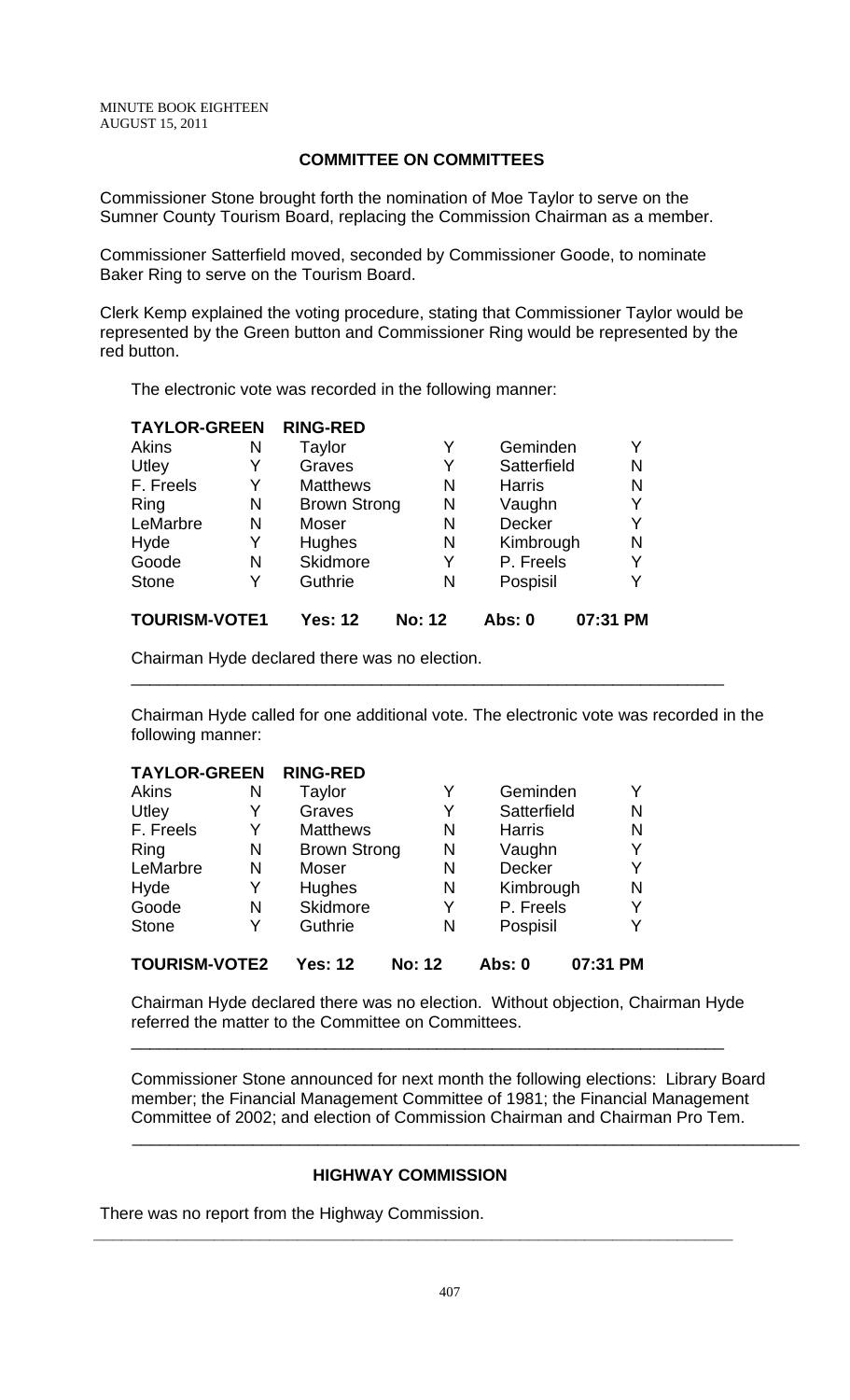MINUTE BOOK EIGHTEEN AUGUST 15, 2011

## **EDUCATION COMMITTEE**

 Commissioner Decker yielded the floor to Commissioner Goode who asked commissioners to attend a Compass event on August 25.

## **GENERAL OPERATIONS COMMITTEE**

**\_\_\_\_\_\_\_\_\_\_\_\_\_\_\_\_\_\_\_\_\_\_\_\_\_\_\_\_\_\_\_\_\_\_\_\_\_\_\_\_\_\_\_\_\_\_\_\_\_\_\_\_\_\_\_\_\_\_\_\_\_\_\_\_\_\_\_\_\_** 

There was no report from the General Operations Committee.

## **EMERGENCY SERVICES COMMITTEE**

**\_\_\_\_\_\_\_\_\_\_\_\_\_\_\_\_\_\_\_\_\_\_\_\_\_\_\_\_\_\_\_\_\_\_\_\_\_\_\_\_\_\_\_\_\_\_\_\_\_\_\_\_\_\_\_\_\_\_\_\_\_\_\_\_\_\_\_\_\_** 

 Commissioner Vaughn reported a time change of 5:00 p.m. for the Emergency Services Committee.

**\_\_\_\_\_\_\_\_\_\_\_\_\_\_\_\_\_\_\_\_\_\_\_\_\_\_\_\_\_\_\_\_\_\_\_\_\_\_\_\_\_\_\_\_\_\_\_\_\_\_\_\_\_\_\_\_\_\_\_\_\_\_\_\_\_\_\_\_\_** 

## **PUBLIC SERVICES COMMITTEE**

There was no report from the Public Services Committee.

## **LEGISLATIVE COMMITTEE**

**\_\_\_\_\_\_\_\_\_\_\_\_\_\_\_\_\_\_\_\_\_\_\_\_\_\_\_\_\_\_\_\_\_\_\_\_\_\_\_\_\_\_\_\_\_\_\_\_\_\_\_\_\_\_\_\_\_\_\_\_\_\_\_\_\_\_\_\_\_** 

Commissioner Pospisil moved, seconded by Commissioner Vaughn, to approve the following resolution:

## **1108-01 A RESOLUTION CREATING A PRIVATE FINANCIAL ACT STUDY COMMITTEE FOR SUMNER COUNTY**

 **BE IT RESOLVED** by the Sumner County Board of County Commissioners meeting in regular session on this the 15<sup>th</sup> day of August, 2011 that this body does hereby create a Private Financial Act Study Committee (the "Study Committee"), composed of eight voting members, plus three ex-officio, non-voting members; and

**BE IT FURTHER RESOLVED** that this Study Committee is to investigate the creation or adoption of the most appropriate financial act for Sumner County; and

 **BE IT FURTHER RESOLVED** that the Study Committee shall also be composed of the following voting members:

• four (4) members chosen by the Board of Education to include members of the board, but not its chairman; and

• four (4) members chosen by the County Commission, to include members of the commission but not its chairman; and

**BE IT FURTHER RESOLVED** that the members appointed by the County Commission to the Study Committee shall be the chairman of the new 1981 Financial Management Committee; the Chairman of the Budget Committee and the Chairman of the Legislative Committee and the Chairman of the Education **Committee** 

**BE IT FURTHER RESOLVED** that this Study Committee shall also be composed of the following non-voting, ex-officio members, who serve by virtue of their office:

• the County Executive, who shall serve as the chair of the committee; and

- the Road Superintendent; and
- the Director of Schools; and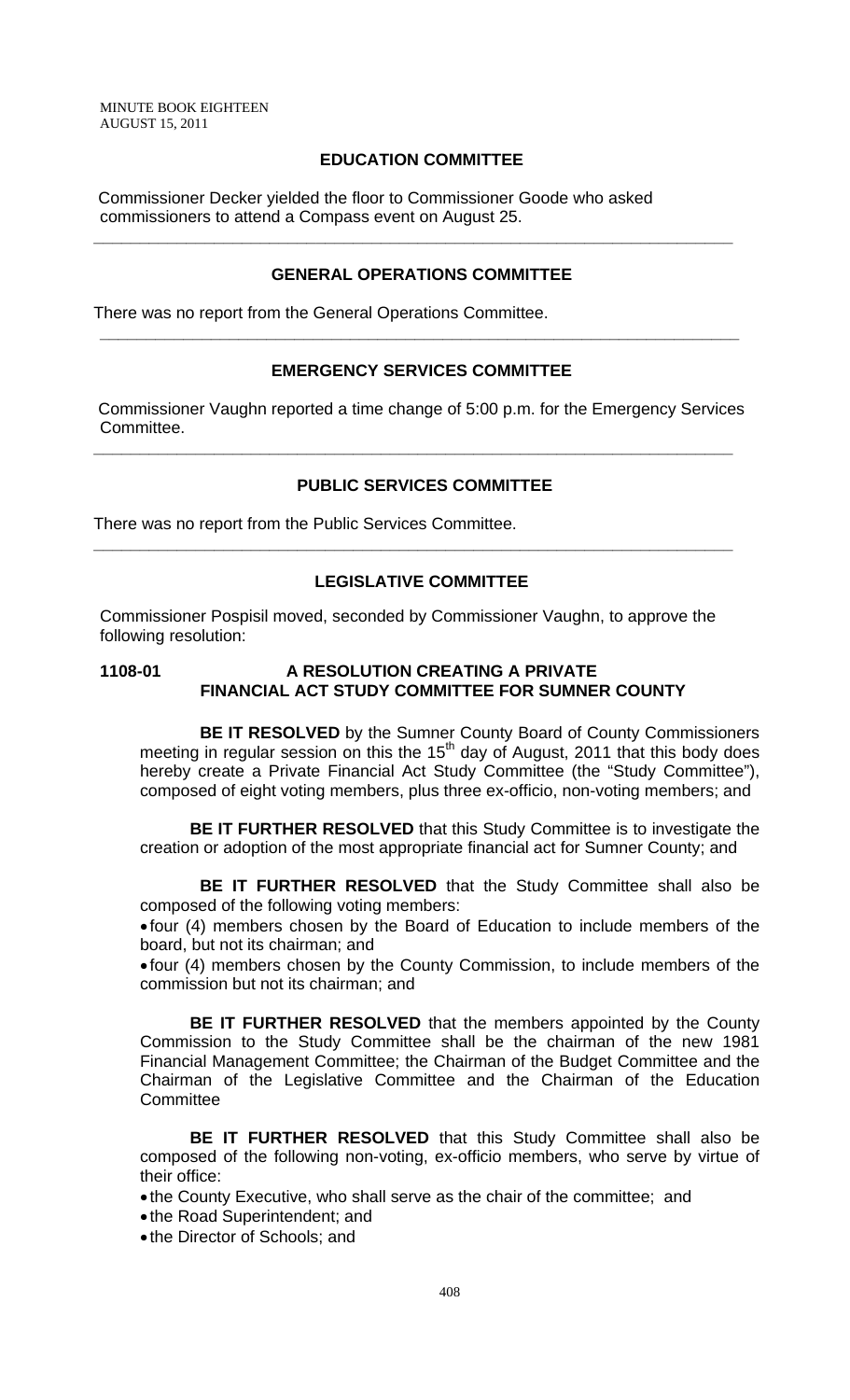**BE IT FURTHER RESOLVED** that the Study Committee shall investigate existing state statues and private acts, in order to design a private Financial Act to best serve all of Sumner County including the County General, Board of Education and Highway Department; and

**BE IT FURTHER RESOLVED** that the findings of the Study Committee shall be presented to the County Commission at or before its December 2011 meeting in order that any legislation be timely presented to the Tennessee General Assembly before the start of the 2012 Legislative Session; and

**BE IT FURTHER RESOLVED** that the §1981 Financial Management Committee shall continue to move forward with its duties, but the §1981 statutory plan should not be passed until the Study Committee completes its work.

\_\_\_\_\_\_\_\_\_\_\_\_\_\_\_\_\_\_\_\_\_\_\_\_\_\_\_\_\_\_\_\_\_\_\_\_\_\_\_\_\_\_\_\_\_\_\_\_\_\_\_\_\_\_\_\_\_\_\_\_\_\_\_\_

Commissioner Stone moved, seconded by Commissioner Vaughn, to increase the size of the committee from 6 to 8 with one additional member from the Board of Education and the County Commission. He stated that the new County Commission member would be the Education Committee Chairman.

The electronic vote was recorded in the following manner:

## **INCREASE MEMBERS TO FOUR PER BODY**

| Akins          | N | Taylor              |              | Geminden      | Y        |
|----------------|---|---------------------|--------------|---------------|----------|
| Utley          | Y | Graves              | Y            | Satterfield   | N        |
| F. Freels      | Y | <b>Matthews</b>     | Y            | <b>Harris</b> | Y        |
| Ring           | Y | <b>Brown Strong</b> | Y            | Vaughn        | Y        |
| LeMarbre       | Y | Moser               | Y            | <b>Decker</b> | Y        |
| Hyde           | Y | Hughes              | Y            | Kimbrough     | Y        |
| Goode          | Y | Skidmore            | Y            | P. Freels     | Y        |
| <b>Stone</b>   |   | Guthrie             | Y            | Pospisil      | Y        |
| 1108-01-AMEND1 |   | <b>Yes: 22</b>      | <b>No: 2</b> | <b>Abs: 0</b> | 07:38 PM |

Chairman declared the amendment passed by the body.

Commissioner Kimbrough moved, seconded by Commissioner LeMarbre, to select four individuals from the entire Commission during the meeting to serve on the committee, instead of the chairman designations.

\_\_\_\_\_\_\_\_\_\_\_\_\_\_\_\_\_\_\_\_\_\_\_\_\_\_\_\_\_\_\_\_\_\_\_\_\_\_\_\_\_\_\_\_\_\_\_\_\_\_\_\_\_\_\_\_\_\_\_\_\_\_\_\_

The electronic vote was recorded in the following manner:

## **SELECT COMMISSION MEMBERS DURING THIS MEETING**

| Akins               |   | Taylor         | Ν             | Geminden        | N        |
|---------------------|---|----------------|---------------|-----------------|----------|
| Utley               | Y | Graves         | N             | Satterfield     | Y        |
| F. Freels           | N | <b>Harris</b>  | Y             | Ring            | Y        |
| <b>Brown Strong</b> | Y | Vaughn         | N             | LeMarbre        | Y        |
| Moser               | N | Decker         | N             | Hyde            | N        |
| <b>Hughes</b>       | Y | Kimbrough      | Y             | Goode           | Y        |
| Skidmore            | N | P. Freels      | N             | <b>Stone</b>    | N        |
| Guthrie             | Y | Pospisil       | N             | <b>Matthews</b> | N        |
| 1108-01-AMEND2      |   | <b>Yes: 11</b> | <b>No: 13</b> | Abs: 0          | 07:39 PM |

Chairman Hyde declared that the amendment failed to pass.

\_\_\_\_\_\_\_\_\_\_\_\_\_\_\_\_\_\_\_\_\_\_\_\_\_\_\_\_\_\_\_\_\_\_\_\_\_\_\_\_\_\_\_\_\_\_\_\_\_\_\_\_\_\_\_\_\_\_\_\_\_\_\_\_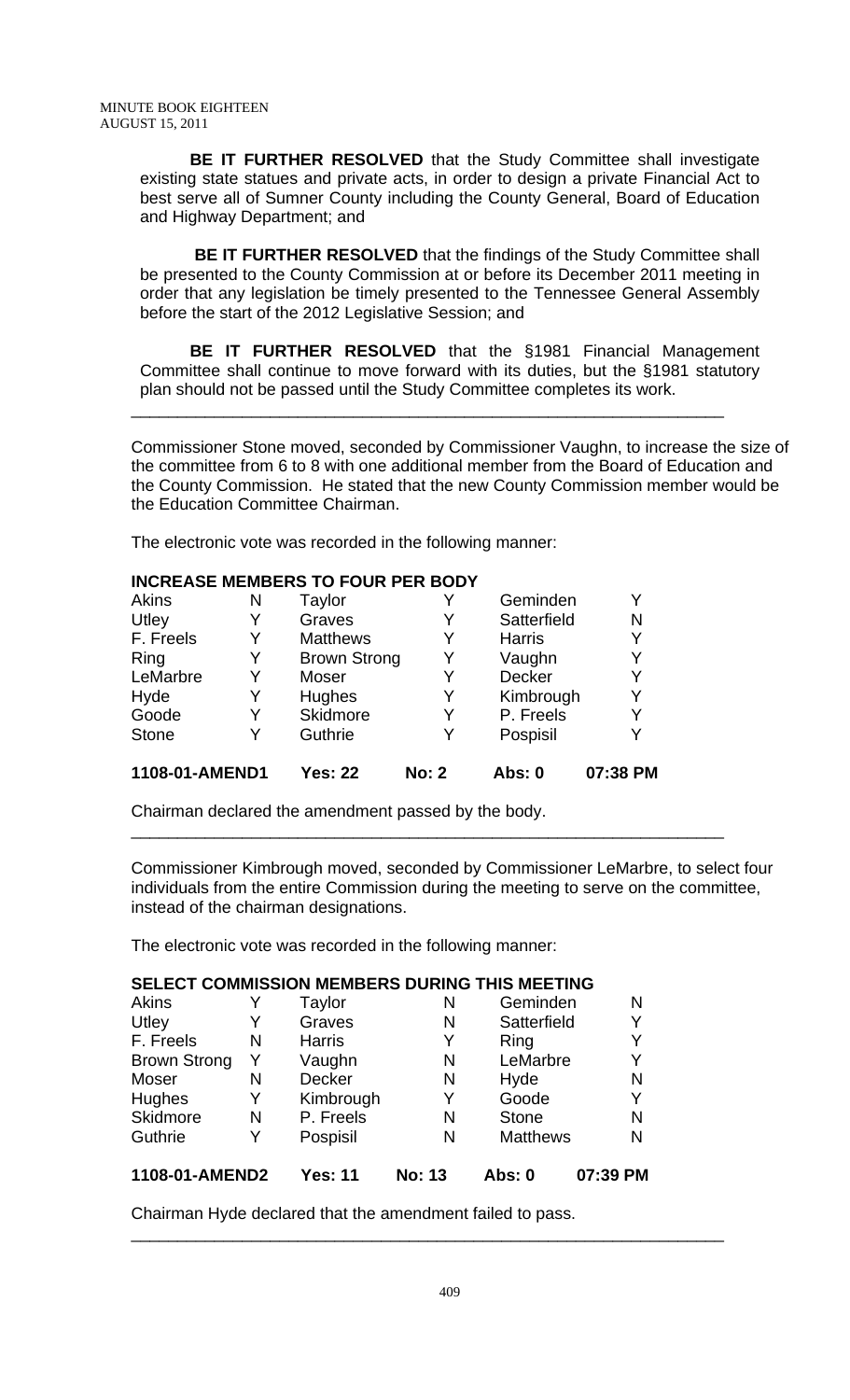Commissioner Goode moved, seconded by Commissioner Hughes, to clarify the deadline for approving a new private act, taking "during" out of the resolution, regarding the legislative session in the next to the last paragraph. Substituted was "in a timely manner".

The electronic vote was recorded in the following manner:

## **CHANGE WORDING FROM DURING**

| <b>Akins</b>   | Y | Taylor              | Y            | Geminden      |          |
|----------------|---|---------------------|--------------|---------------|----------|
| Utley          | Y | Graves              | Y            | Satterfield   | Y        |
| F. Freels      | Y | <b>Matthews</b>     | Y            | <b>Harris</b> | Y        |
| Ring           | Y | <b>Brown Strong</b> | Y            | Vaughn        | Y        |
| LeMarbre       | Y | Moser               | Y            | <b>Decker</b> | Y        |
| Hyde           | Y | Hughes              | Y            | Kimbrough     | Y        |
| Goode          | Y | Skidmore            | Y            | P. Freels     | Y        |
| <b>Stone</b>   | Y | Guthrie             | Y            | Pospisil      | Y        |
| 1108-01-AMEND3 |   | <b>Yes: 24</b>      | <b>No: 0</b> | Abs: 0        | 07:43 PM |

Chairman Hyde declared that the amendment passed.

Commissioner Ring moved, seconded by Commissioner Satterfield, to amend the resolution to include the Superintendent of Roads as a voting member on the committee.

\_\_\_\_\_\_\_\_\_\_\_\_\_\_\_\_\_\_\_\_\_\_\_\_\_\_\_\_\_\_\_\_\_\_\_\_\_\_\_\_\_\_\_\_\_\_\_\_\_\_\_\_\_\_\_\_\_\_\_\_\_\_\_\_

Commissioner LeMarbre moved, seconded by Commissioner Goode, to amend the amendment to include as voting members the Director of Schools Del Phillips; County Executive Anthony Holt; and Superintendent of Roads Judy Hardin.

The electronic vote was recorded in the following manner:

## **EXECUTIVE, DIRECTOR, AND SUPERINTENDENT VOTING MEMBERS**

| ,,,,, ,,     |   | $\mathbf{v}$ . $\mathbf{v}$ | <b>ALL JP</b> | $\blacksquare$ |   |
|--------------|---|-----------------------------|---------------|----------------|---|
| <b>Stone</b> | N | Guthrie                     | N             | Pospisil       | N |
| Goode        | Y | Skidmore                    | N             | P. Freels      | N |
| Hyde         | N | <b>Hughes</b>               | Y             | Kimbrough      | Y |
| LeMarbre     | Y | Moser                       | N             | <b>Decker</b>  | N |
| Ring         | Y | <b>Brown Strong</b>         | Y             | Vaughn         | N |
| F. Freels    | N | <b>Matthews</b><br>N        |               | <b>Harris</b>  | Y |
| Utley        | N | Graves<br>N                 |               | Satterfield    | Y |
| Akins        | Y | Taylor<br>N                 |               | Geminden       | N |

| 1108-01-AMEND4 | Yes: 9 | No: 15 | Abs: 0 | 07:48 PM |
|----------------|--------|--------|--------|----------|
|                |        |        |        |          |

Chairman Hyde declared that the amendment to the amendment failed to pass. \_\_\_\_\_\_\_\_\_\_\_\_\_\_\_\_\_\_\_\_\_\_\_\_\_\_\_\_\_\_\_\_\_\_\_\_\_\_\_\_\_\_\_\_\_\_\_\_\_\_\_\_\_\_\_\_\_\_\_\_\_\_\_\_

The electronic vote on Commissioner Ring's motion was recorded in the following manner:

|                |   | <b>SUPERINTENDENT VOTING MEMBER</b> |               |               |          |   |
|----------------|---|-------------------------------------|---------------|---------------|----------|---|
| <b>Akins</b>   |   | Taylor                              | N             | Geminden      |          | N |
| Utley          | N | Graves                              | N             | Satterfield   |          | Y |
| F. Freels      | N | <b>Matthews</b>                     | N             | <b>Harris</b> |          | Y |
| Ring           | Y | <b>Brown Strong</b>                 | Α             | Vaughn        |          | N |
| LeMarbre       | N | Moser                               | N             | <b>Decker</b> |          | N |
| Hyde           | N | Hughes                              | Y             | Kimbrough     |          | N |
| Goode          | Y | <b>Skidmore</b>                     | N             | P. Freels     |          | N |
| <b>Stone</b>   | N | Guthrie                             | N             | Pospisil      |          | N |
| 1108-01-AMEND5 |   | Yes: 6                              | <b>No: 17</b> | Abs: 1        | 07:49 PM |   |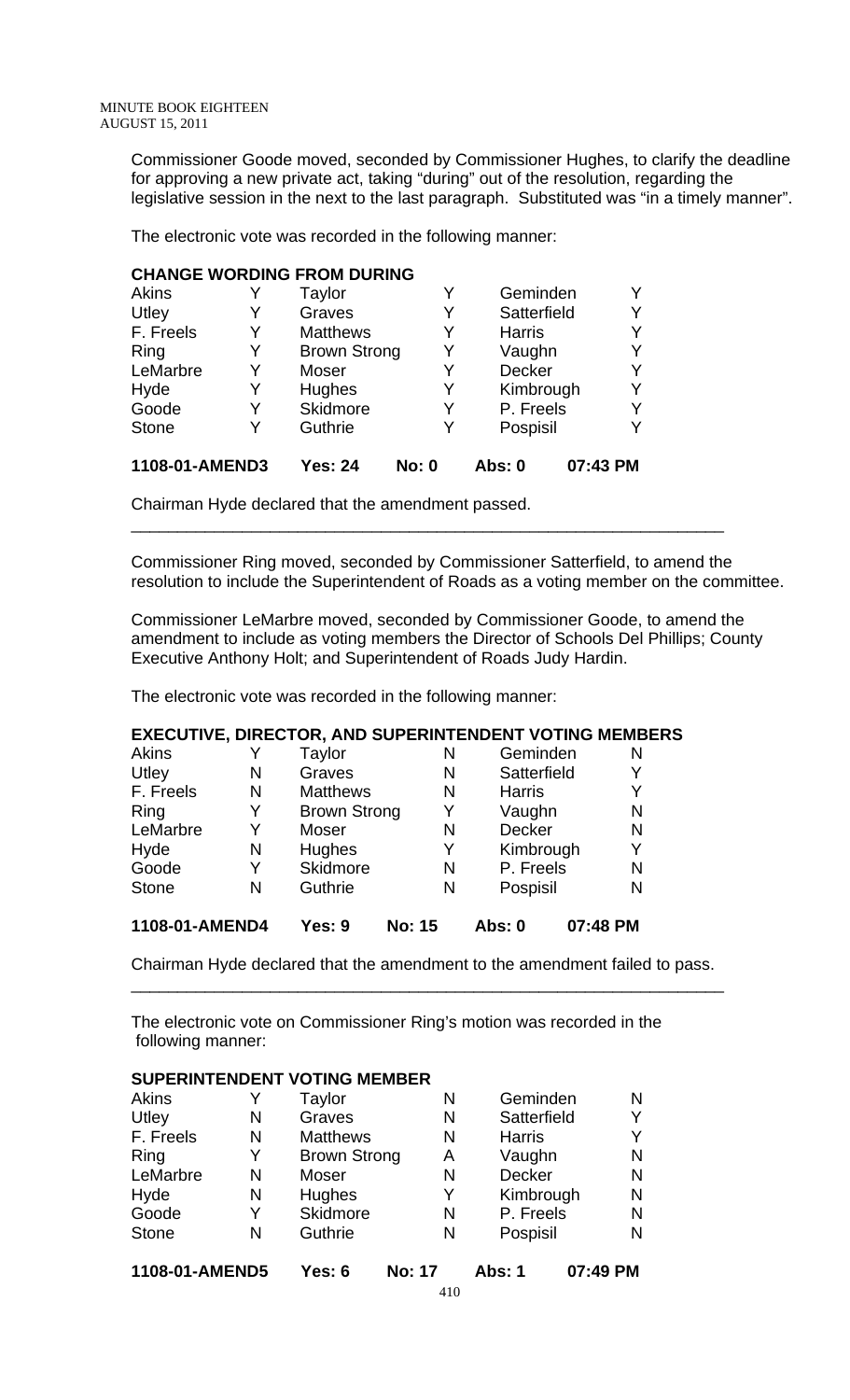Chairman Hyde declared that the amendment failed to pass.

Commissioner Kimbrough moved, seconded by Commissioner Akins, to leave it up to the Board of Education to choose their four members.

\_\_\_\_\_\_\_\_\_\_\_\_\_\_\_\_\_\_\_\_\_\_\_\_\_\_\_\_\_\_\_\_\_\_\_\_\_\_\_\_\_\_\_\_\_\_\_\_\_\_\_\_\_\_\_\_\_\_\_\_\_\_\_\_

The electronic vote was recorded in the following manner:

|              |                |                     |               | <b>BOARD TO SELECT MEMBERS WITHOUT RESTRICTION</b> |          |
|--------------|----------------|---------------------|---------------|----------------------------------------------------|----------|
| <b>Akins</b> |                | Taylor              | N             | Geminden                                           | N        |
| Utley        | N              | Graves              | N             | Satterfield                                        | Y        |
| F. Freels    | N              | <b>Matthews</b>     | Y             | <b>Harris</b>                                      | Y        |
| Ring         | Y              | <b>Brown Strong</b> | Y             | Vaughn                                             | N        |
| LeMarbre     | Y              | Moser               | N             | Decker                                             | N        |
| Hyde         | N              | <b>Hughes</b>       | Y             | Kimbrough                                          | Y        |
| Goode        | Y              | <b>Skidmore</b>     | N             | P. Freels                                          | N        |
| <b>Stone</b> | N              | Guthrie             | Y             | Pospisil                                           | N        |
|              | 1108-01-AMEND6 | <b>Yes: 11</b>      | <b>No: 13</b> | Abs: 0                                             | 07:51 PM |

Chairman Hyde declared that the amendment failed to pass.

Commissioner Goode moved, seconded by Commissioner Ring, to include the Director of School Del Phillips as one of the four voting members of the Committee.

\_\_\_\_\_\_\_\_\_\_\_\_\_\_\_\_\_\_\_\_\_\_\_\_\_\_\_\_\_\_\_\_\_\_\_\_\_\_\_\_\_\_\_\_\_\_\_\_\_\_\_\_\_\_\_\_\_\_\_\_\_\_\_\_

The electronic vote was recorded in the following manner:

## **DIRECTOR REPRESENT BOARD AS VOTING MEMBER**

| Akins          | Y | Taylor              | N             | Geminden      | Y        |
|----------------|---|---------------------|---------------|---------------|----------|
| Utley          | Y | Graves              | N             | Satterfield   | Y        |
| F. Freels      | N | <b>Matthews</b>     | Y             | <b>Harris</b> | Y        |
| Ring           | Y | <b>Brown Strong</b> | Y             | Vaughn        | N        |
| LeMarbre       | Y | Moser               | N             | <b>Decker</b> | N        |
| Hyde           | N | Hughes              | Y             | Kimbrough     | Y        |
| Goode          | Y | <b>Skidmore</b>     | N             | P. Freels     | N        |
| <b>Stone</b>   | N | Guthrie             | N             | Pospisil      | N        |
| 1108-01-AMEND7 |   | <b>Yes: 12</b>      | <b>No: 12</b> | Abs: 0        | 07:54 PM |

Chairman Hyde declared that the amendment failed to pass.

The electronic vote on the main motion was recorded in the following manner:

\_\_\_\_\_\_\_\_\_\_\_\_\_\_\_\_\_\_\_\_\_\_\_\_\_\_\_\_\_\_\_\_\_\_\_\_\_\_\_\_\_\_\_\_\_\_\_\_\_\_\_\_\_\_\_\_\_\_\_\_\_\_\_\_

## **APPROVE 1108-01 AS AMENDED**

| Akins        |                | Taylor              |                 | Y | Geminden      | Y        |
|--------------|----------------|---------------------|-----------------|---|---------------|----------|
| Utley        | Y              | Graves              |                 | Y | Satterfield   | N        |
| F. Freels    | Y              |                     | <b>Matthews</b> |   | <b>Harris</b> | Y        |
| Ring         | N              | <b>Brown Strong</b> |                 | N | Vaughn        | Y        |
| LeMarbre     | N              | Moser               |                 | Y | <b>Decker</b> | Υ        |
| Hyde         | Y              | Hughes              |                 | N | Kimbrough     | Y        |
| Goode        | N              | <b>Skidmore</b>     |                 | Y | P. Freels     | Y        |
| <b>Stone</b> | Y              | Guthrie             |                 | Y | Pospisil      | Y        |
| 1108-01      | <b>Yes: 18</b> |                     | <b>No: 6</b>    |   | Abs: 0        | 07:54 PM |

Chairman Hyde declared that the resolution was approved by the body.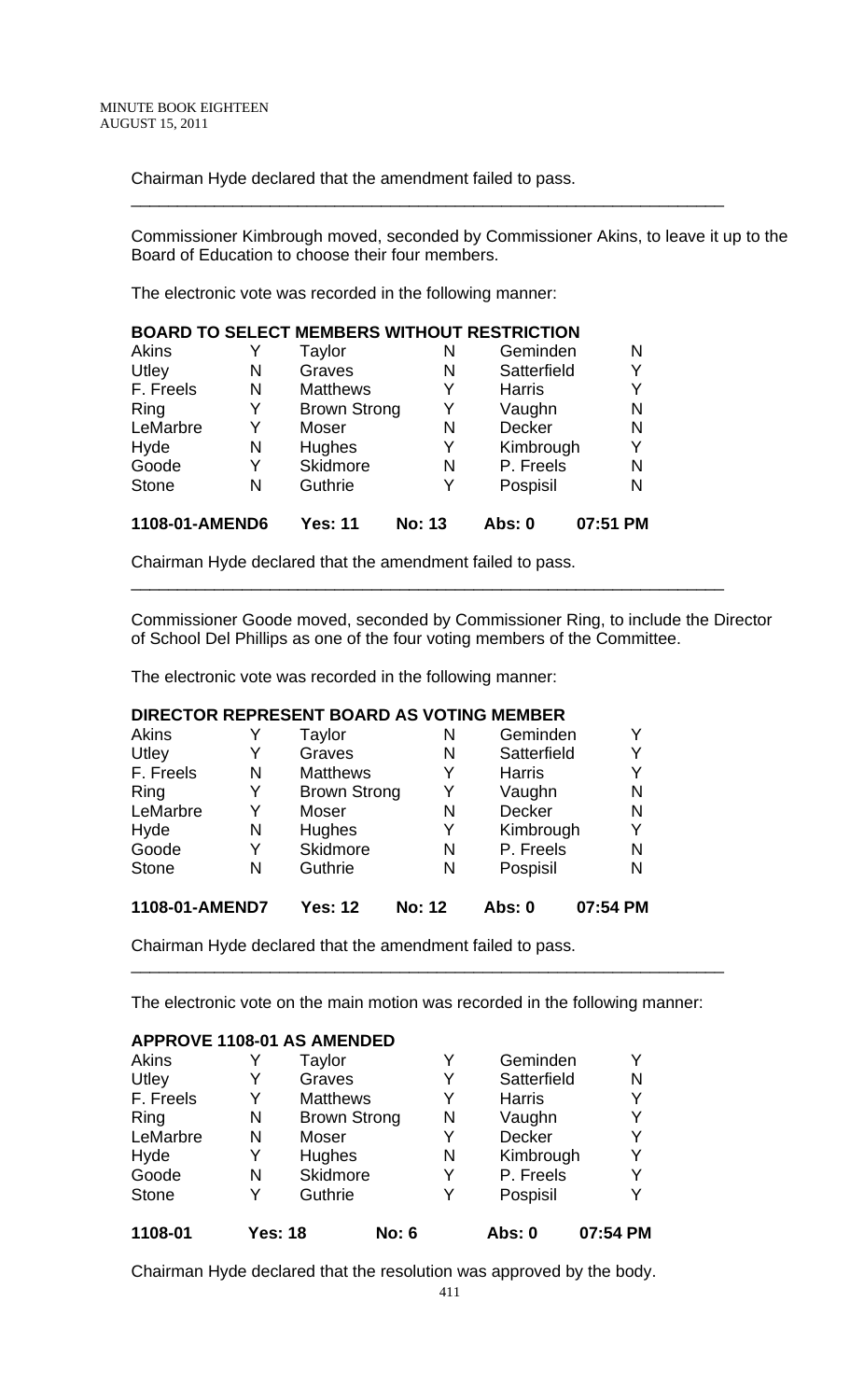## **BUDGET COMMITTEE**

\_\_\_\_\_\_\_\_\_\_\_\_\_\_\_\_\_\_\_\_\_\_\_\_\_\_\_\_\_\_\_\_\_\_\_\_\_\_\_\_\_\_\_\_\_\_\_\_\_\_\_\_\_\_\_\_\_\_\_\_\_\_\_\_

Commissioner Moser moved, seconded by Commissioner Stone, to approve the following resolution.

## **1108-02 SUMNER COUNTY DEBT FREE BY 2023 ACT**

**WHEREAS,** in the past several years**,** while many areas of our country have watched only the growth of poverty, joblessness and despair, Sumner County has strived to maintain a steady financial roadmap for our citizens and chart a course to sustain the level of services provided as well as the future needs of our growing communities; and

**WHEREAS**, with the creation of the innovative CAP fund for the investment of hard won hospital funds and the frugal efforts of this body to refinance our existing debt to save interest payments and borrowing needs, our county has created the ability of this body to fund capital project requirements throughout our county for the next decade while also collecting funds for present budgetary concerns; and

**WHEREAS,** through the forward thinking leadership of County Executive, Anthony Holt and the outstanding financial guidance of Finance Director, David Lawing , this body has, by its actions, created a means to take this county to a more sound financial footing; and

**WHEREAS**, this body wishes to recognize those who have charted the course and specifically define the future road that this body will take on behalf of our county to address general, sheriff, emergency, health, school system, highway and capital needs while at the same time, making this county debt-free by 2023; and

**WHEREAS**, with the passage of this plan, the goal is also to raise future capital funds which will negate the need to increase county property taxes to pay for future capital expenditures and over the next twelve years, the cash flow from the debt refinancing and from the hospital fund will total in excess of \$98 million dollars and with prudent planning by the County Commission and the School Board, Sumner County will be debt free by 2023.

**THEREFORE BE IT RESOLVED** by the Sumner County Board of County Commissioners, meeting in regular session on this the 15<sup>th</sup> day of August, 2011 that this body does pass the **SUMNER COUNTY DEBT FREE BY 2023 ACT;** and

**BE IT FURTHER RESOLVED** that this body pledges the following:

- (1) Pay off any existing capital debt by 2023; and
- (2) \$20,000,000 will be available annually after 2023 for capital projects without any new taxes or adjustments

**BE IT FURTHER** resolved that a copy of Resolution 1103-06 from the minutes of this body, creating the refinancing of the debt shall be attached herewith as Exhibit A and made a part of this resolution; and

**BE IT FURTHER RESOLVED,** that upon passage**,** this resolution is to be posted on the website of Sumner County to remind the citizens of the promise made to them by the members of this County Commission, and at the January and July meetings of this body until 2023, this resolution is to be read to remind all members of this pledge; and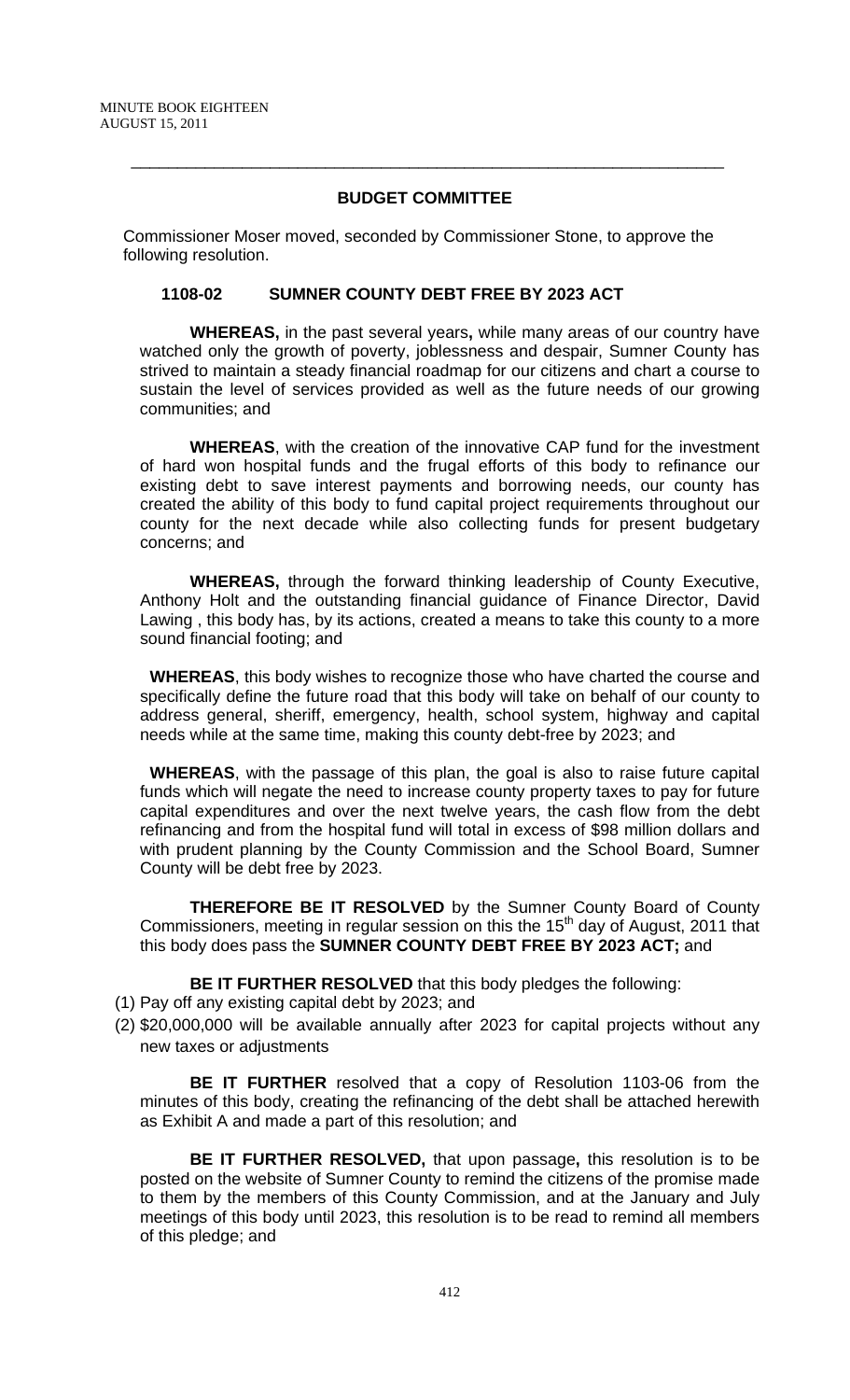**BE IT FURTHER RESOLVED** that we must all remember that this Plan can only work if the citizens of this county are vigilant and constantly remind the County Commission to stay the course and to refrain from borrowing money.

\_\_\_\_\_\_\_\_\_\_\_\_\_\_\_\_\_\_\_\_\_\_\_\_\_\_\_\_\_\_\_\_\_\_\_\_\_\_\_\_\_\_\_\_\_\_\_\_\_\_\_\_\_\_\_\_\_\_\_\_\_\_\_\_

The electronic vote was recorded in the following manner:

| <b>Akins</b> |                | Taylor              |                 |   | Geminden      |          |
|--------------|----------------|---------------------|-----------------|---|---------------|----------|
| Utley        | Y              | Graves              |                 | Y | Satterfield   | N        |
| F. Freels    | Y              |                     | <b>Matthews</b> |   | <b>Harris</b> | Y        |
| Ring         | N              | <b>Brown Strong</b> |                 | N | Vaughn        | Y        |
| LeMarbre     | N              | Moser               |                 | N | <b>Decker</b> | N        |
| Hyde         | Y              | Hughes              |                 | N | Kimbrough     | Y        |
| Goode        | N              | Skidmore            |                 | Y | P. Freels     |          |
| <b>Stone</b> | Y              | Guthrie             |                 | Y | Pospisil      | Y        |
| 1108-02      | <b>Yes: 16</b> |                     | <b>No: 8</b>    |   | Abs: 0        | 08:08 PM |

Chairman Hyde declared the resolution approved by the body.

Commissioner Moser moved, seconded by Commissioner Taylor, to approve the following resolution:

\_\_\_\_\_\_\_\_\_\_\_\_\_\_\_\_\_\_\_\_\_\_\_\_\_\_\_\_\_\_\_\_\_\_\_\_\_\_\_\_\_\_\_\_\_\_\_\_\_\_\_\_\_\_\_\_\_\_\_\_\_\_\_\_

## **1108-03 A RESOLUTION FIXING THE TAX LEVY IN SUMNER COUNTY, TENNESSEE FOR THE FISCAL YEAR BEGINNING JULY 1, 2011 AND ENDING JUNE 30, 2012**

**BE IT RESOLVED** by the Sumner County Board of County Commissioners meeting in regular session on this the 15<sup>th</sup> day of August 2011, that the property tax rate for Sumner County, Tennessee for the fiscal year beginning July 1, 2011 and ending June 30, 2012 shall be \$2.0208 on each \$100 of taxable property, which is to provide revenue for each of the following funds and otherwise conform to the following levies; and

| Fund                            | <b>Tax Rate</b> | Percentage |
|---------------------------------|-----------------|------------|
| General                         | \$<br>0.4413    | 21.838%    |
| <b>General Debt Service</b>     | 0.1766          | 8.739%     |
| Highway/Public Works            | 0.0168          | 0.831%     |
| <b>General Capital Projects</b> | 0.1830          | 9.056%     |
| <b>General Purpose School</b>   | 1.2031          | 59.536%    |
| Total                           | 2.0208          | 100.000%   |
|                                 |                 |            |

**BE IT FURTHER RESOLVED** that the County Trustee shall reflect the property tax rate upon receipts used in collecting property taxes; and

**BE IT FURTHER RESOLVED** that all resolutions of the County Board of Commissioners of Sumner County, Tennessee which are in conflict with this resolution are hereby repealed; and

**BE IT FURTHER RESOLVED** that this resolution shall take effect from and after its passage, and its provisions shall be in force from and after July 1, 2011, the public welfare requiring it.

\_\_\_\_\_\_\_\_\_\_\_\_\_\_\_\_\_\_\_\_\_\_\_\_\_\_\_\_\_\_\_\_\_\_\_\_\_\_\_\_\_\_\_\_\_\_\_\_\_\_\_\_\_\_\_\_\_\_\_\_\_\_\_\_

The electronic vote was recorded in the following manner: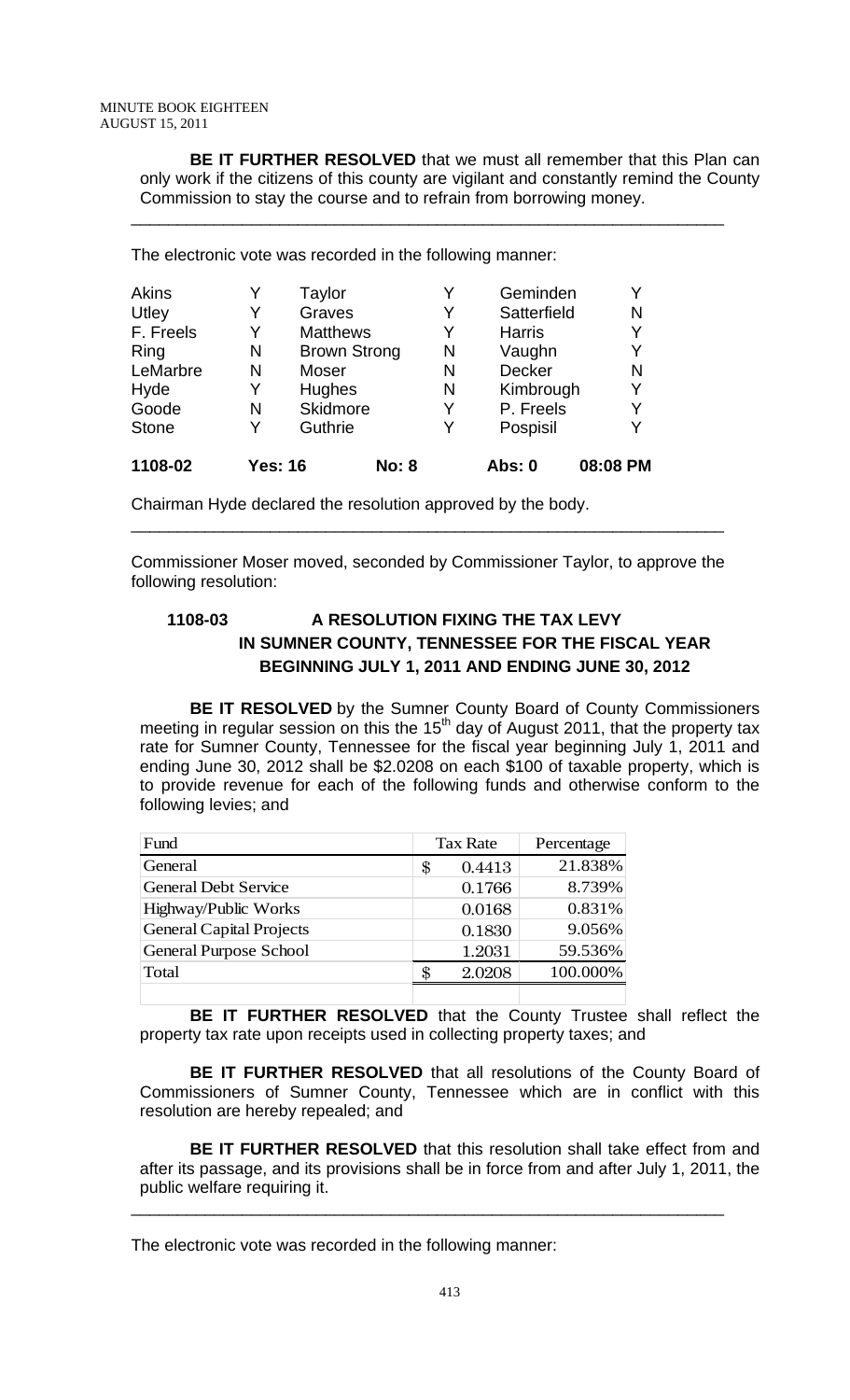MINUTE BOOK EIGHTEEN AUGUST 15, 2011

| Akins<br>Utley | Y<br>Y         | Taylor<br>Graves |                     | Y<br>Y | Geminden<br>Satterfield | Y<br>N   |
|----------------|----------------|------------------|---------------------|--------|-------------------------|----------|
| F. Freels      | Y              | <b>Matthews</b>  |                     | Y      | <b>Harris</b>           | Y        |
| Ring           | Y              |                  | <b>Brown Strong</b> | Y      | Vaughn                  | Y        |
| LeMarbre       | Y              | <b>Moser</b>     |                     | Y      | <b>Decker</b>           | Y        |
| Hyde           | Y              | <b>Hughes</b>    |                     | Y      | Kimbrough               | N        |
| Goode          | N              | <b>Skidmore</b>  |                     | Y      | P. Freels               | Y        |
| <b>Stone</b>   | Y              | Guthrie          |                     | Y      | Pospisil                | Y        |
| 1108-03        | <b>Yes: 21</b> |                  | <b>No: 3</b>        |        | Abs: 0                  | 08:10 PM |

Chairman Hyde declared the resolution approved by the body.

Commissioner Moser moved, seconded by Commissioner Frank Freels, to approve the following resolution:

\_\_\_\_\_\_\_\_\_\_\_\_\_\_\_\_\_\_\_\_\_\_\_\_\_\_\_\_\_\_\_\_\_\_\_\_\_\_\_\_\_\_\_\_\_\_\_\_\_\_\_\_\_\_\_\_\_\_\_\_\_\_\_\_

## **1108-04 A RESOLUTION MAKING APPROPRIATIONS FOR THE VARIOUS FUNDS, DEPARTMENTS, INSTITUTIONS, OFFICES AND AGENCIES OF SUMNER COUNTY, TENNESSEE FOR THE FISCAL YEAR BEGINNING JULY 1, 2011 AND ENDING JUNE 30, 2012**

**BE IT RESOLVED** by the Board of County Commissioners of Sumner County, Tennessee, assembled in regular session on the 15<sup>th</sup>day of August 2011 that the amounts hereafter set out are hereby appropriated for the purpose of meeting the expenses of the various funds, departments, institutions, offices and agencies of Sumner County, Tennessee, for the capital outlay, and for meeting the payment of principal and interest on the County's debt maturing during the fiscal year beginning July 1, 2011and ending June 30, 2012 according to the following schedule.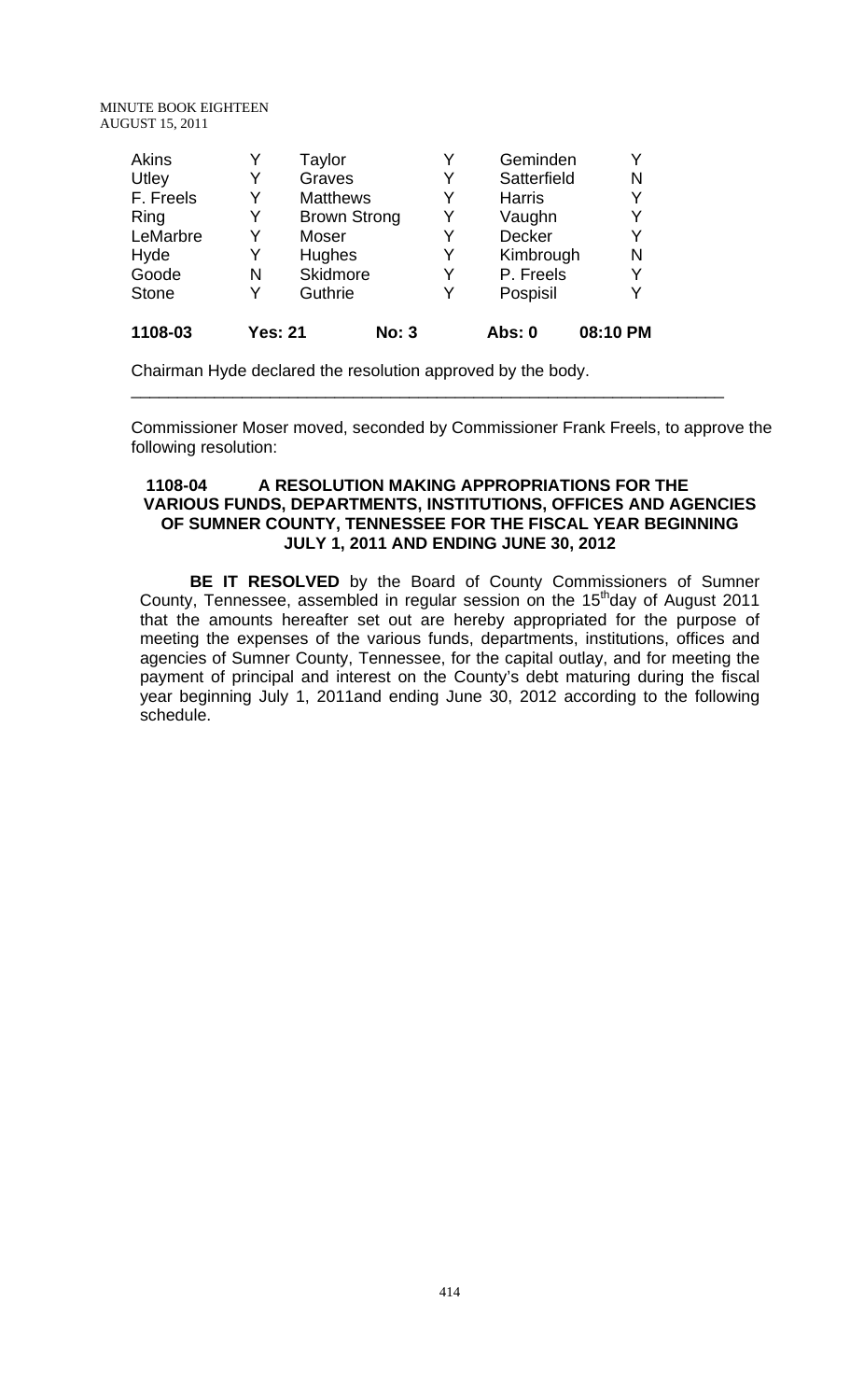## **General Fund**

| <b>General Government</b>             |                          |
|---------------------------------------|--------------------------|
| County Commission                     | $\mathbf{\$}$<br>295,877 |
| Board of Equalization                 | 3,500                    |
| Other Boards and Committees           | 9,000                    |
| County Executive                      | 272,280                  |
| <b>County Attorney</b>                | 381,112                  |
| <b>Election Commission</b>            | 718,605                  |
| Register of Deeds                     | 713,064                  |
| Building (Construction & Development) | 919,070                  |
| County Buildings                      | 1,459,426                |
| Archives                              | 59,559                   |
| Finance                               |                          |
| <b>Finance Department</b>             | 740,631                  |
| <b>Property Assessor</b>              | 673,523                  |
| Reappraisal Program                   | 591,148                  |
| <b>County Trustee</b>                 | 538,427                  |
| County Clerk                          | 1,427,800                |
| Data Processing                       | 130,268                  |
| Other Finance                         | 199,485                  |
| <b>Administration of Justice</b>      |                          |
| Circuit Court                         | 1,598,897                |
| General Sessions Judge I              | 292,537                  |
| Drug Court                            | 207,081                  |
| <b>Chancery Court</b>                 | 648,137                  |
| Juvenile Court                        | 477,913                  |
| District Attorney General             | 3,600                    |
| Judicial Commissioners                | 257,640                  |
| Other Administration of Justice       | 245,757                  |
| Probation Services (CASP)             | 381,078                  |
|                                       |                          |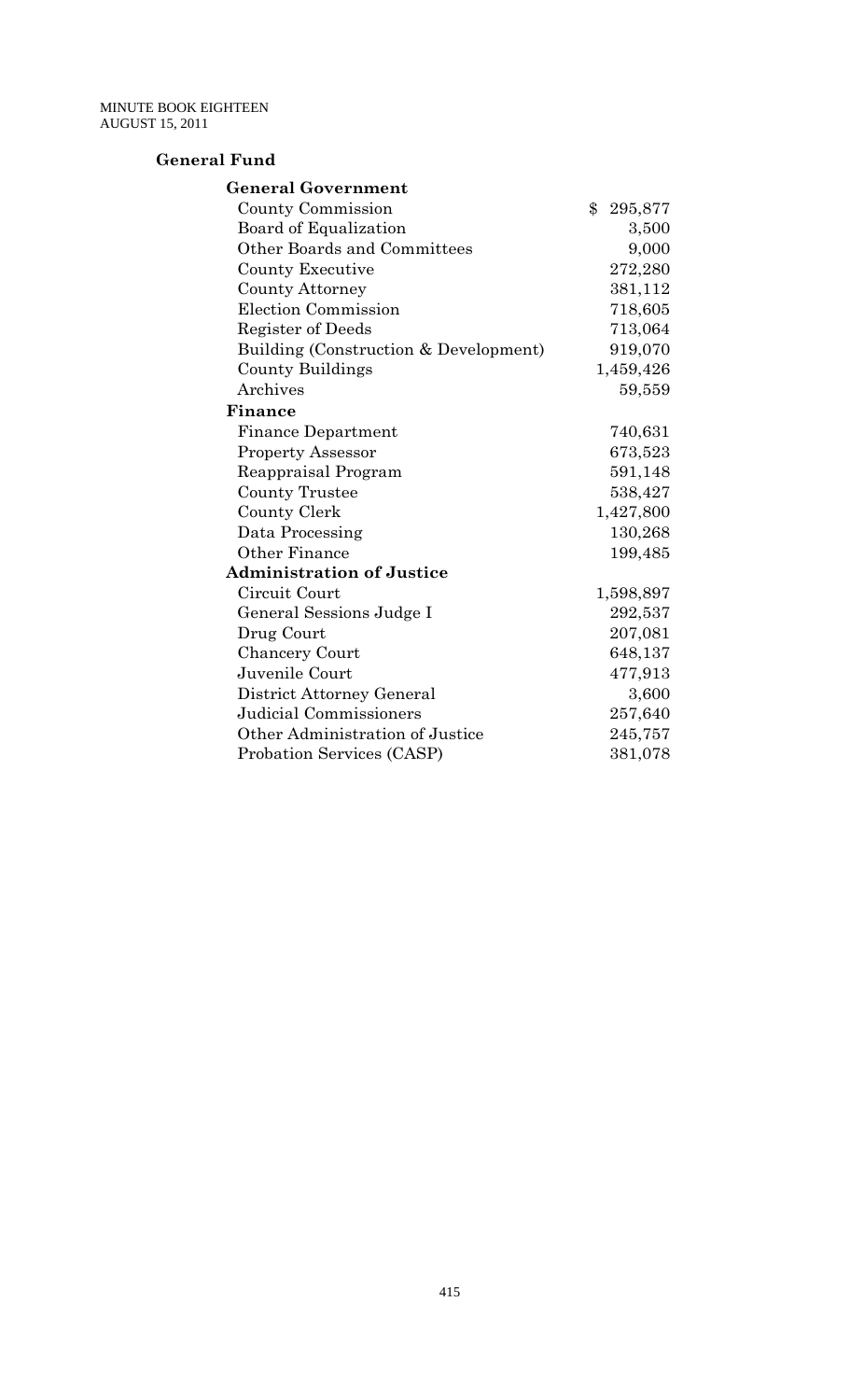| <b>Public Safety</b>                     |                  |
|------------------------------------------|------------------|
| Sheriff's Office                         | 8,406,600        |
| Sexual Offender Registry                 | 9,100            |
| Jail                                     | 7,438,118        |
| Juvenile Services                        | 551,573          |
| Fire Prevention and Protection           | 2,000            |
| <b>Rural Fire Protections</b>            | 144,000          |
| <b>Emergency Management Agency</b>       | 1,070,598        |
| <b>Public Health &amp; Welfare</b>       |                  |
| Local Health Center                      | 1,370,096        |
| <b>Emergency Medical Services</b>        | 8,106,312        |
| Appropriation to State                   | 197,655          |
| General Welfare Assistance               | 1,000            |
| <b>Child Welfare Assistance</b>          | 1,000            |
| Social, Cultural, and Recreational       |                  |
| Senior Citizens Assistance               | 286,500          |
| Libraries                                | 1,647,230        |
| <b>Agriculture and Natural Resources</b> |                  |
| <b>Agricultural Extension Service</b>    | 419,218          |
| Soil Conservation                        | 51,619           |
| <b>Other General Government</b>          |                  |
| Tourism                                  | 334,313          |
| Industrial Development                   | 40,000           |
| Veteran's Services                       | 58,904           |
| Other County Expenses                    | 1,221,946        |
| Contributions to Other Agencies          | 255,000          |
| <b>Employee Benefits</b>                 | 160,500          |
| <b>ARRA All in One Grant</b>             | 2,591            |
| <b>ARRA DOE Greenway Grant</b>           | 162,629          |
| Miscellaneous                            | 143,350          |
| <b>Capital Projects</b>                  |                  |
| Public Health & Welfare                  | 1,050,650        |
| <b>Total General Fund</b>                | \$<br>46,377,917 |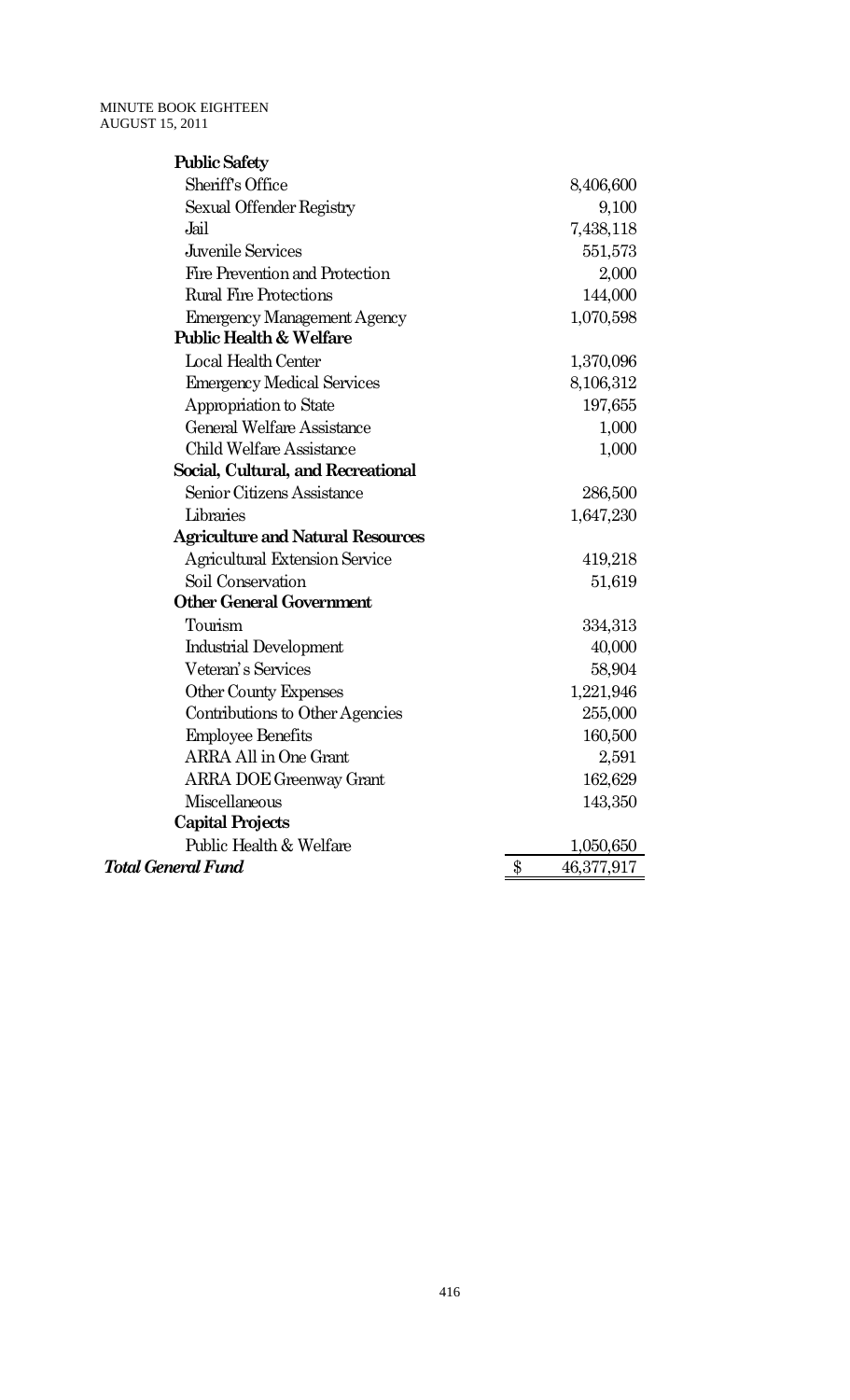| <b>Courthouse and Jail Maintenance</b>      |               |            |
|---------------------------------------------|---------------|------------|
| General Government                          | \$            | 639,069    |
| Total Courthouse and Jail Maintenance Fund  | \$            | 639,069    |
| Drug Control Fund                           |               |            |
| Drug Enforcement                            | $\frac{6}{5}$ | 153,000    |
| <b>Total Drug Control Fund</b>              | $\$\$         | 153,000    |
| <b>General Debt Service Fund</b>            |               |            |
| General Government - Principal              | \$            | 70,493     |
| Education - Principal                       |               | 12,919,507 |
| General Government - Interest               |               | 128,668    |
| Education - Interest                        |               | 5,860,431  |
| General Government - Other                  |               | 1,120,000  |
| Education - Other                           |               | 3,500      |
| <b>Total General Debt Service Fund</b>      | \$            | 20,102,599 |
|                                             |               |            |
| Capital Projects Fund                       |               |            |
| General Administration Projects             | \$            | 190,786    |
| Public Health and Welfare Projects          |               | 102,000    |
| Social, Cultural, and Recreational Projects |               | 767,721    |
| Other General Government Projects           |               | 327,291    |
| <b>Educational Capital Projects</b>         |               | 2,474,310  |
| <b>Total Capital Projects Fund</b>          | \$            | 3,862,108  |
| Highway/Public Works Fund                   |               |            |
| Administration                              | \$            | 220,341    |
| Highway & Bridge Maintenance                |               | 3,901,927  |
| Operation & Maintenance of Equip.           |               | 972,040    |
| <b>Quarry Operations</b>                    |               | 27,250     |
| <b>Litter Collections</b>                   |               | 59,447     |
| Other Charges                               |               | 254,047    |
| <b>Employee Benefits</b>                    |               | 813,717    |
| Capital Outlay                              |               | 302,200    |
| Total Highway/Public Works Fund             | \$            | 6,550,969  |

**BE IT FURTHER RESOLVED,** by Resolution Number 0206-04, the Sumner County Board of County Commissioners, pursuant to Section 13, subsection (e) (1) of Private Acts 2002, Chapter Number 113, that if the need shall arise, the Budget Committee may, with the approval of any official, head of any department or division which may be affected, may transfer any amount within any major appropriation category. Also, the approval of the County Board of Commissioners must be obtained as required by law for transfers between major appropriation categories within the same fund.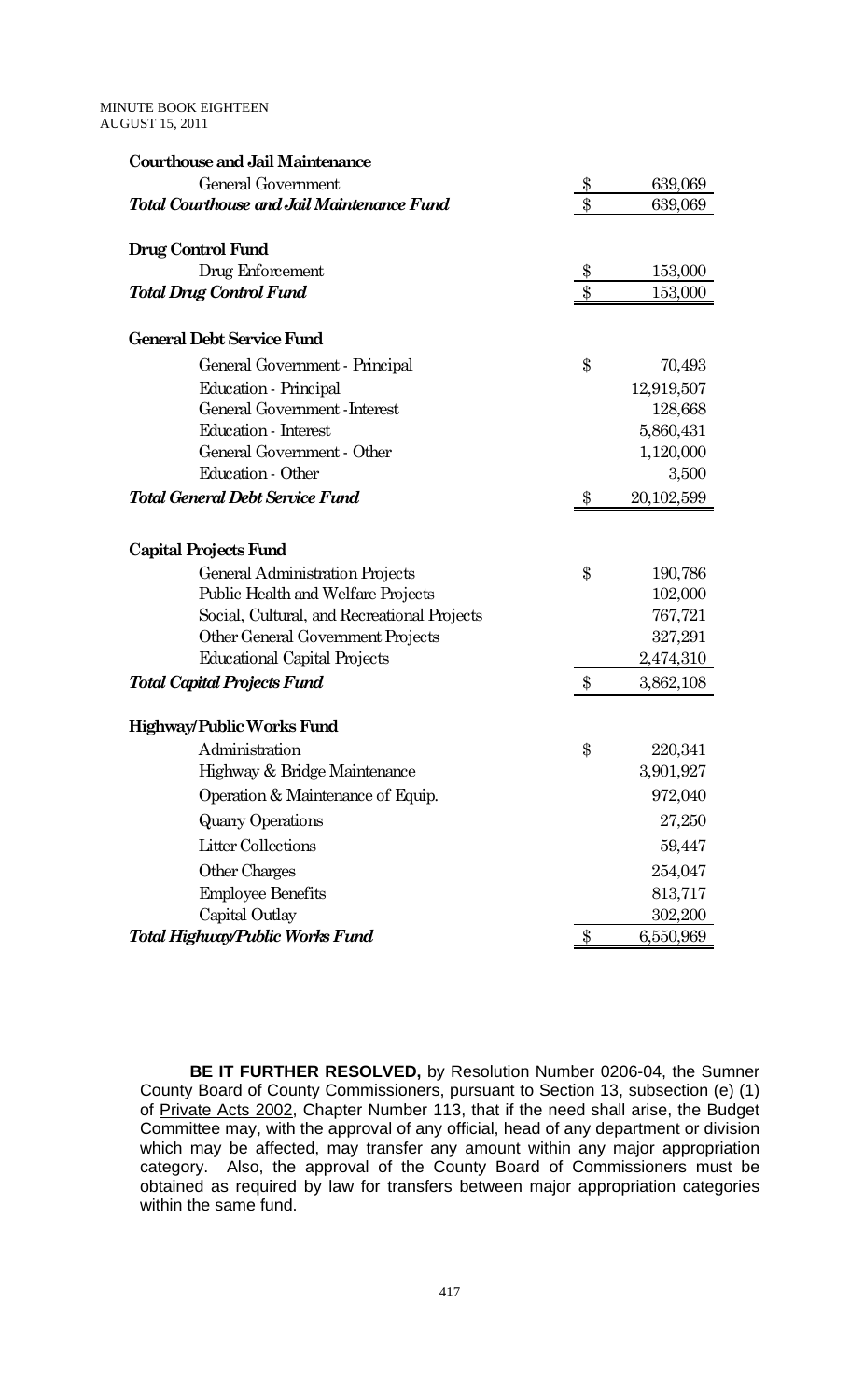Aforesaid authorization shall clearly state the reasons for the transfer, but this provision shall in no case whatsoever be construed as authorizing transfers from one fund to another but shall apply solely to transfers within a certain fund.

**BE IT FURTHER RESOLVED** that any appropriations made by this resolution, which cover the same purpose for which a specific appropriation is made by statute, are made in lieu of but not in addition to said statutory appropriation. The salary, wages, or remuneration of each officer, employee, or agent of the County shall not be in excess of the amounts authorized by existing law or as set forth in the estimate of expenditures which accompanies this resolution. Provided, however, that appropriations for such salaries, wages or other remuneration hereby authorized shall in no case be construed as permitting expenditures for an office, agency, institution, division or department of the County in excess of the appropriation made herein for such office, agency, institution, division or department of the County. Such appropriation shall constitute the limit to the expenditures of any office, agency, institution, division or department for the fiscal year ending June 30, 2012. The aggregate expenditures for any item of appropriation shall in no instance be more than the amount herein appropriated for such item.

**BE IT FURTHER RESOLVED** that the detailed "Sumner County Government Annual Budget for the Fiscal Year Ended June 30, 2012" is adopted by reference for line-item detail.

**BE IT FURTHER RESOLVED** that any resolution which may hereafter be presented to the Board of County Commissioners providing for appropriations in addition to those made by this Budget Appropriation Resolution shall specifically provide sufficient revenue or other funds, actually to be provided during the fiscal year in which the expenditure is to be made, to meet such additional appropriations.

**BE IT FURTHER RESOLVED** that there is hereby appropriated for State approved projects such amount or amounts as may from time-to-time be approved by contract with the State of Tennessee Department of Transportation.

**BE IT FURTHER REOLVED** that the County Executive and County Clerk are hereby authorized to borrow money on revenue anticipation notes, provided such notes are first approved by the Director of Local Finance, to pay for the expenses herein authorized until the taxes and other revenue for the fiscal year 2011-2012 have been collected. The proceeds of loans for each individual fund shall not exceed 60% of the appropriations of each individual fund and shall only be used to pay the expenses and other requirements of the fund for which the loan is made. The loan shall be paid out of revenue from the fund for which money is borrowed. The notes evidencing the loans authorized under this section shall be issued under the applicable sections of Title 9, Chapter 21, Tennessee Code Annotated. Said notes shall be signed by the County Executive and countersigned by the County Clerk and shall mature and be paid in full without renewal no later than June 30, 2012.

**BE IT FURTHER RESOLVED** that the delinquent county property taxes for the year 2010 and prior years and the interest and penalty thereon collected during the year ending June 30, 2012 shall be apportioned to the various County funds according to the subdivision of the tax levy for the year 2010. The Clerk and Master and the Trustee are hereby authorized and directed to make such apportionment accordingly.

**BE IT FURTHER RESOLVED** that all unencumbered balances of appropriations remaining at the end of the fiscal year shall lapse and be of no further effect at the end of the fiscal year at June 30, 2012.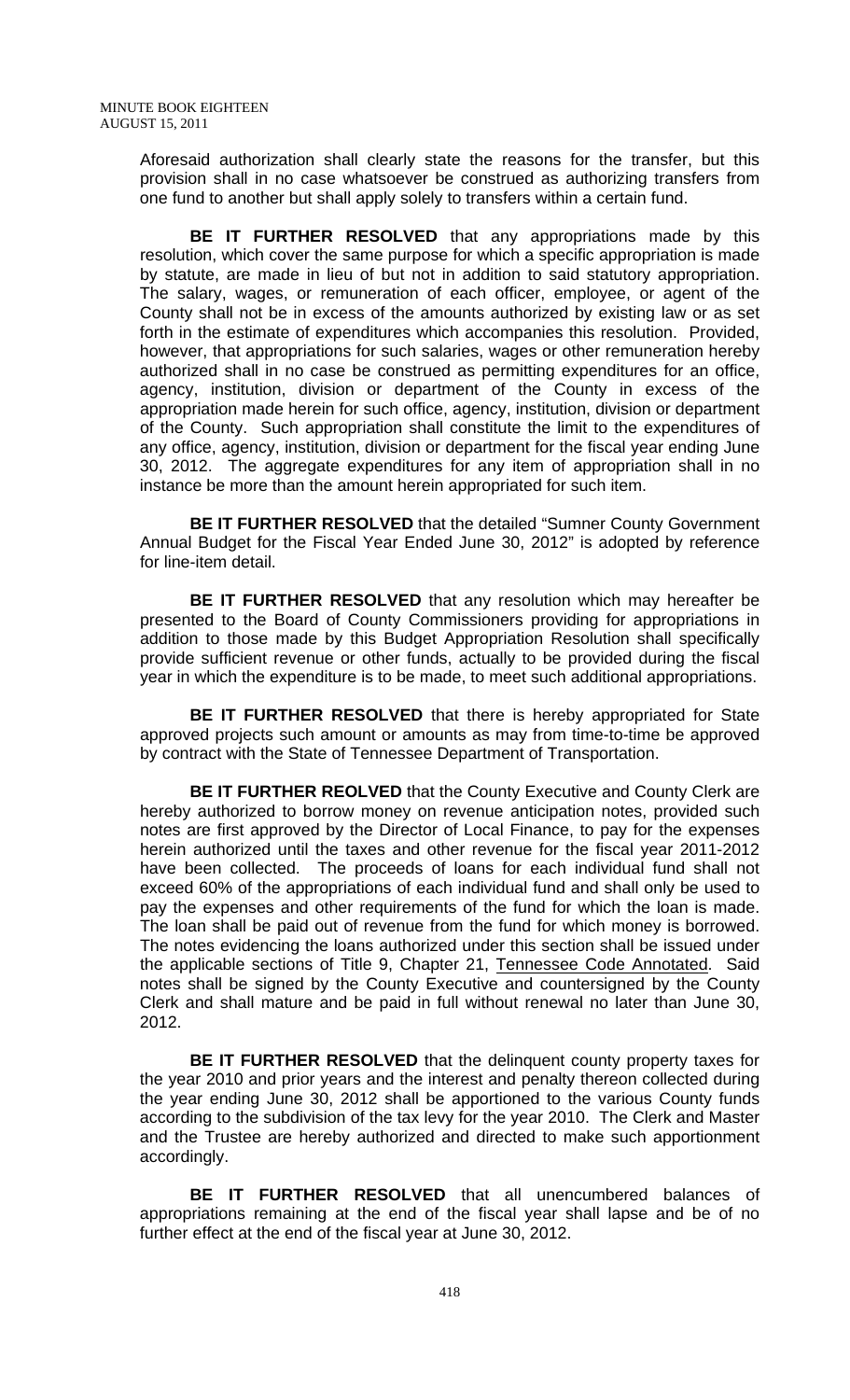**BE IT FURTHER RESOLVED** that any resolution or part of a resolution which has been passed by the Board of County Commissioners that is in conflict with any provision in this resolution is hereby repealed.

**BE IT FURTHER RESOLVED** that this resolution shall take effect from and after its passage and its provisions shall be in force from and after July 1, 2011. This resolution shall be spread upon the minutes of the Board of County Commissioners.

Commissioner Matthews declared a direct conflict of interest on the Sheriff's Department budget. He moved, seconded by Commissioner Moser, to sever the Sheriff's Department budget from the County General Fund budget.

\_\_\_\_\_\_\_\_\_\_\_\_\_\_\_\_\_\_\_\_\_\_\_\_\_\_\_\_\_\_\_\_\_\_\_\_\_\_\_\_\_\_\_\_\_\_\_\_\_\_\_\_\_\_\_\_\_\_\_\_\_\_\_\_

Commissioner LeMarbre stated that she had an indirect conflict of interest but would vote her conscience.

The electronic vote was recorded in the following manner:

## **SEVER GENERAL AND SHERIFF BUDGET VOTES**

| Akins          |   | Taylor              | Y            | Geminden      | Y        |
|----------------|---|---------------------|--------------|---------------|----------|
| Utley          |   | Graves              | Y            | Satterfield   | Y        |
| F. Freels      | Y | <b>Matthews</b>     | Y            | <b>Harris</b> | Y        |
| Ring           | Y | <b>Brown Strong</b> | Y            | Vaughn        | Y        |
| LeMarbre       | Y | Moser               | Y            | <b>Decker</b> | Y        |
| Hyde           | Y | Hughes              | Y            | Goode         | Y        |
| Skidmore       | Y | P. Freels           | Y            | <b>Stone</b>  | Y        |
| Guthrie        | Y | Pospisil            | Y            |               |          |
| 1108-04-AMEND1 |   | <b>Yes: 23</b>      | <b>No: 0</b> | Abs: 0        | 08:15 PM |

Chairman Hyde declared the motion to sever approved by the body.

Commissioner Goode moved, seconded by Commissioner Ring, to take out the funding for the Westmoreland Expo Center until an audit and business plan is made available to the full Commission. County Finance Director David Lawing said that the audit was available in his office.

\_\_\_\_\_\_\_\_\_\_\_\_\_\_\_\_\_\_\_\_\_\_\_\_\_\_\_\_\_\_\_\_\_\_\_\_\_\_\_\_\_\_\_\_\_\_\_\_\_\_\_\_\_\_\_\_\_\_\_\_\_\_\_\_

The electronic vote was recorded in the following manner:

## **REMOVE WESTMORELAND EXPO FUNDING**

| <b>Akins</b>   | N | Taylor              | N             | Geminden      | N        |
|----------------|---|---------------------|---------------|---------------|----------|
| Utley          | N | Graves              | N             | Satterfield   | Y        |
| F. Freels      | N | <b>Matthews</b>     | Y             | <b>Harris</b> | Y        |
| Ring           | Y | <b>Brown Strong</b> | Y             | Vaughn        | N        |
| LeMarbre       | Y | Moser               | N             | <b>Decker</b> | N        |
| Hyde           | N | Hughes              | Y             | Kimbrough     | Y        |
| Goode          | Y | <b>Skidmore</b>     | N             | P. Freels     | N        |
| <b>Stone</b>   | N | Guthrie             | Y             | Pospisil      | N        |
| 1108-04-REMOVE |   | <b>Yes: 10</b>      | <b>No: 14</b> | <b>Abs: 0</b> | 08:22 PM |

Chairman Hyde declared that the amendment failed to pass.

\_\_\_\_\_\_\_\_\_\_\_\_\_\_\_\_\_\_\_\_\_\_\_\_\_\_\_\_\_\_\_\_\_\_\_\_\_\_\_\_\_\_\_\_\_\_\_\_\_\_\_\_\_\_\_\_\_\_\_\_\_\_\_\_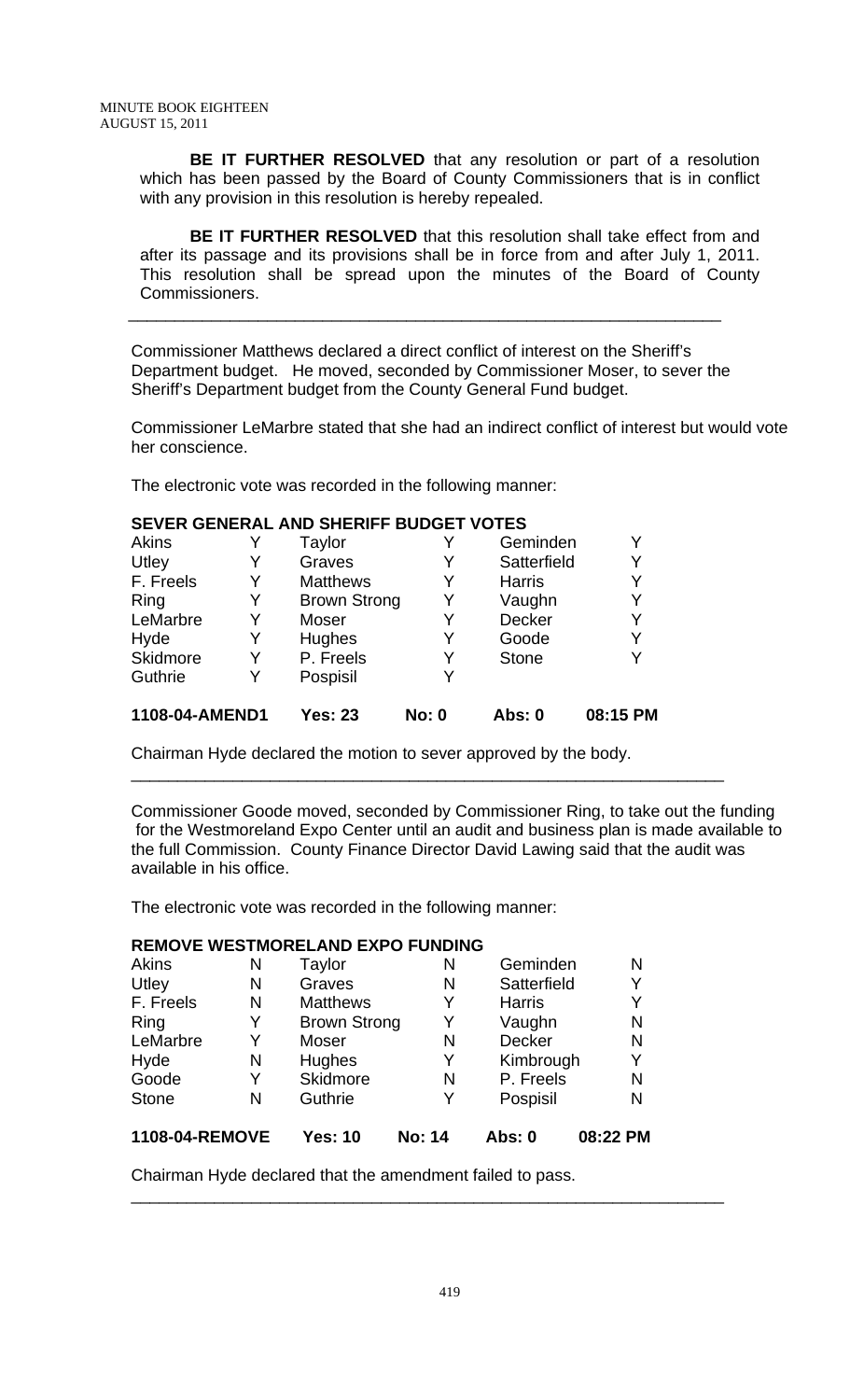Commissioner Goode moved, seconded by Commissioner Vaughn, to raise the Hendersonville Senior Citizens Center fund by \$1,000.00.

Commissioner Vaughn moved, seconded by Commissioner Harris, to amend the amendment to raise all of the senior citizens' centers by \$1,000.00. Mr. Lawing stated that the impact would be \$4,000.00. Commissioner Goode withdrew his amendment with the agreement of Commissioner Vaughn who seconded the motion.

The electronic vote was recorded in the following manner:

| <b>INCREASE SR CITIZENS BY \$1,000.00</b> |   |                     |              |               |          |  |  |  |  |
|-------------------------------------------|---|---------------------|--------------|---------------|----------|--|--|--|--|
| <b>Akins</b>                              | N | Taylor              | N            | Geminden      |          |  |  |  |  |
| Utley                                     | N | Graves              | N            | Satterfield   |          |  |  |  |  |
| F. Freels                                 | N | <b>Matthews</b>     | Y            | <b>Harris</b> | Y        |  |  |  |  |
| Ring                                      | Y | <b>Brown Strong</b> | Y            | Vaughn        | Y        |  |  |  |  |
| LeMarbre                                  | Y | <b>Moser</b>        | Y            | <b>Decker</b> | Y        |  |  |  |  |
| Hughes                                    | N | Kimbrough           | N            | Goode         | Y        |  |  |  |  |
| Skidmore                                  | Y | P. Freels           | N            | <b>Stone</b>  | N        |  |  |  |  |
| Guthrie                                   | Y | Pospisil            | Y            |               |          |  |  |  |  |
| <b>1108-04-INCREASE</b>                   |   | <b>Yes: 14</b>      | <b>No: 9</b> | <b>Abs: 0</b> | 08:25 PM |  |  |  |  |

Chairman Hyde declared that the amendment passed by the body.

Commissioner Harris moved to take \$40,000.00 from industrial development and divide it equally between all the municipalities in the County. The motion failed for lack of a second.

\_\_\_\_\_\_\_\_\_\_\_\_\_\_\_\_\_\_\_\_\_\_\_\_\_\_\_\_\_\_\_\_\_\_\_\_\_\_\_\_\_\_\_\_\_\_\_\_\_\_\_\_\_\_\_\_\_\_\_\_\_\_\_\_

Commissioner Taylor called for the question on ending debate. The electronic vote was recorded in the following manner:

## **CALL FOR QUESTION ON DEBATE**

| <b>Akins</b>    |                | Taylor              | Y             | Geminden      | Y        |
|-----------------|----------------|---------------------|---------------|---------------|----------|
| Utley           | Y              | Graves              | Y             | Satterfield   | N        |
| F. Freels       | Y              | <b>Matthews</b>     | N             | <b>Harris</b> | N        |
| Ring            | N              | <b>Brown Strong</b> | N             | Vaughn        | Y        |
| LeMarbre        | N              | Moser               | N             | <b>Decker</b> | N        |
| Hyde            | N              | Hughes              | N             | Kimbrough     | N        |
| Goode           | N              | Skidmore            | Y             | P. Freels     | Y        |
| <b>Stone</b>    | Y              | Guthrie             | N             | Pospisil      | Y        |
| <b>QUESTION</b> | <b>Yes: 11</b> |                     | <b>No: 13</b> | <b>Abs: 0</b> | 08:28 PM |

Chairman Hyde declared that the body did not vote to end debate.

Commissioner Matthews moved, seconded by Commissioner Stone, to increase the salary by \$2,500.00 of the Construction and Development Director Gary Hammock for a total of \$10,000.00, bringing his salary up to \$69,000.00.

\_\_\_\_\_\_\_\_\_\_\_\_\_\_\_\_\_\_\_\_\_\_\_\_\_\_\_\_\_\_\_\_\_\_\_\_\_\_\_\_\_\_\_\_\_\_\_\_\_\_\_\_\_\_\_\_\_\_\_\_\_\_\_\_

The electronic vote was recorded in the following manner:

## **INCREASE C&D DIRECTOR BY \$2,500.00**

| Akins           |   | Geminden      |     | Utley     | N |
|-----------------|---|---------------|-----|-----------|---|
| Graves          | v | Satterfield   | v   | F. Freels | N |
| <b>Matthews</b> | v | <b>Harris</b> | v   | Ring      |   |
| Vaughn          |   | LeMarbre      | N   | Moser     |   |
| Decker          |   | Hughes        | v   | Kimbrough | N |
|                 |   |               | 420 |           |   |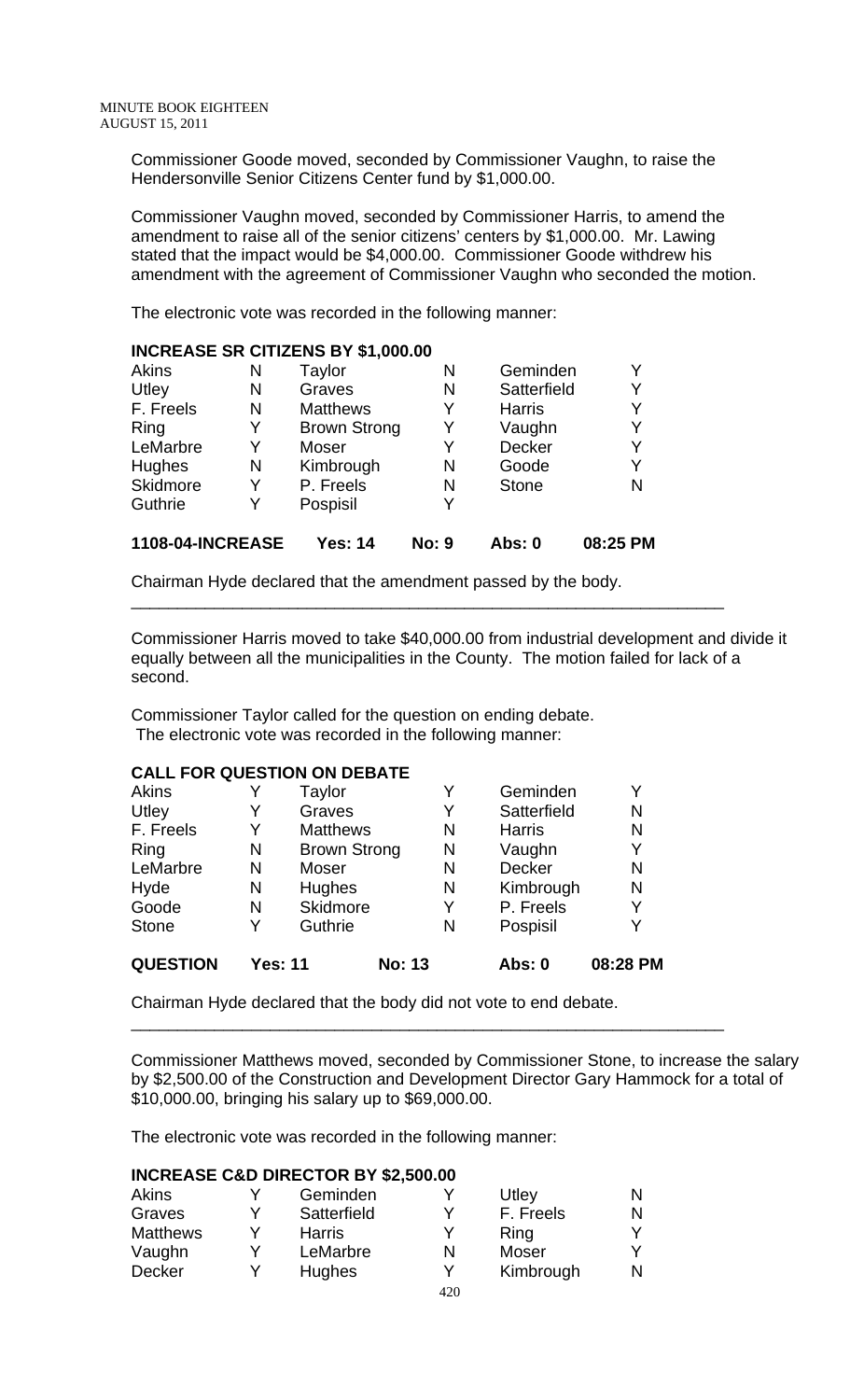MINUTE BOOK EIGHTEEN AUGUST 15, 2011

| 1108-04-AMEND | <b>Yes: 13</b> | <b>No: 7</b> | Abs: 0    | 08:32 PM |
|---------------|----------------|--------------|-----------|----------|
| Stone         | Guthrie        | N            |           |          |
| Goode         | Skidmore       |              | P. Freels | N        |

\_\_\_\_\_\_\_\_\_\_\_\_\_\_\_\_\_\_\_\_\_\_\_\_\_\_\_\_\_\_\_\_\_\_\_\_\_\_\_\_\_\_\_\_\_\_\_\_\_\_\_\_\_\_\_\_\_\_\_\_\_\_\_\_

Chairman Hyde declared that the amendment passed by the body.

The electronic vote was recorded in the following manner:

| APPROVE GENERAL BUDGET AS AMENDED LESS SHERIFF |                |                     |              |   |               |          |
|------------------------------------------------|----------------|---------------------|--------------|---|---------------|----------|
| <b>Akins</b>                                   |                | Taylor              |              |   | Geminden      |          |
| Utley                                          | Y              | Graves              |              |   | Satterfield   | N        |
| F. Freels                                      | Y              | <b>Matthews</b>     |              |   | <b>Harris</b> | N        |
| Ring                                           | Y              | <b>Brown Strong</b> |              | Y | Vaughn        |          |
| LeMarbre                                       | Y              | Moser               |              | Y | <b>Decker</b> |          |
| Hyde                                           | Y              | Hughes              |              | N | Kimbrough     | N        |
| Goode                                          | N              | Skidmore            |              | Y | P. Freels     |          |
| <b>Stone</b>                                   | Y              | Guthrie             |              |   | Pospisil      |          |
| 1108-04                                        | <b>Yes: 19</b> |                     | <b>No: 5</b> |   | <b>Abs: 0</b> | 08:33 PM |

Chairman Hyde declared that the County General Fund Budget was approved as amended by the body. Amendments are incorporated into the resolution.

\_\_\_\_\_\_\_\_\_\_\_\_\_\_\_\_\_\_\_\_\_\_\_\_\_\_\_\_\_\_\_\_\_\_\_\_\_\_\_\_\_\_\_\_\_\_\_\_\_\_\_\_\_\_\_\_\_\_\_\_\_\_\_\_

The electronic vote was recorded in the following manner:

#### **APPROVE SHERIFF'S BUDGET**

| <b>1108-04-SHERIFF</b> | <b>Yes: 23</b> | <b>No: 0</b> | <b>Abs: 0</b> | 08:34 PM |
|------------------------|----------------|--------------|---------------|----------|
| Y                      | Pospisil       | v            |               |          |
| Y                      | P. Freels      | Y            | <b>Stone</b>  |          |
| Y                      | Kimbrough      | Y            | Goode         | Y        |
| Y                      | Decker         | Y            | Hyde          | Y        |
| Y                      | Vaughn         | Y            | LeMarbre      | Y        |
| Y                      | <b>Harris</b>  | Y            | Ring          | Y        |
| Y                      | Graves         | Y            | Satterfield   | Y        |
|                        | Taylor         |              | Geminden      |          |
|                        |                |              |               |          |

Chairman Hyde declared that the Sheriff's budget was approved by the body.

\_\_\_\_\_\_\_\_\_\_\_\_\_\_\_\_\_\_\_\_\_\_\_\_\_\_\_\_\_\_\_\_\_\_\_\_\_\_\_\_\_\_\_\_\_\_\_\_\_\_\_\_\_\_\_\_\_\_\_\_\_\_\_\_

Commissioner Moser moved, seconded by Commissioner Matthews, to approve the following resolution. Commissioners Moser and Stone declared a conflict of interest, as members of the Shackle Island Volunteer Fire Department Board of Directors. Commissioner Harris noted that the resolution should read the Gallatin Community Fire Department, not the Gallatin Fire Department. Commissioner Paige Brown Strong declared a conflict of interest as a member the Sumner County Board of Tourism.

## **1108-05 A RESOLUTION MAKING APPROPRIATIONS TO NON-PROFIT CHARITABLE ORGANIZATIONS OF SUMNER COUNTY, TENNESSEE FOR THE FISCAL YEAR 2011-2012**

**WHEREAS,** Section 5-9-109, of the Tennessee Code Annotated, authorizes the County Legislative Body to make appropriations to non-profit charitable organizations; and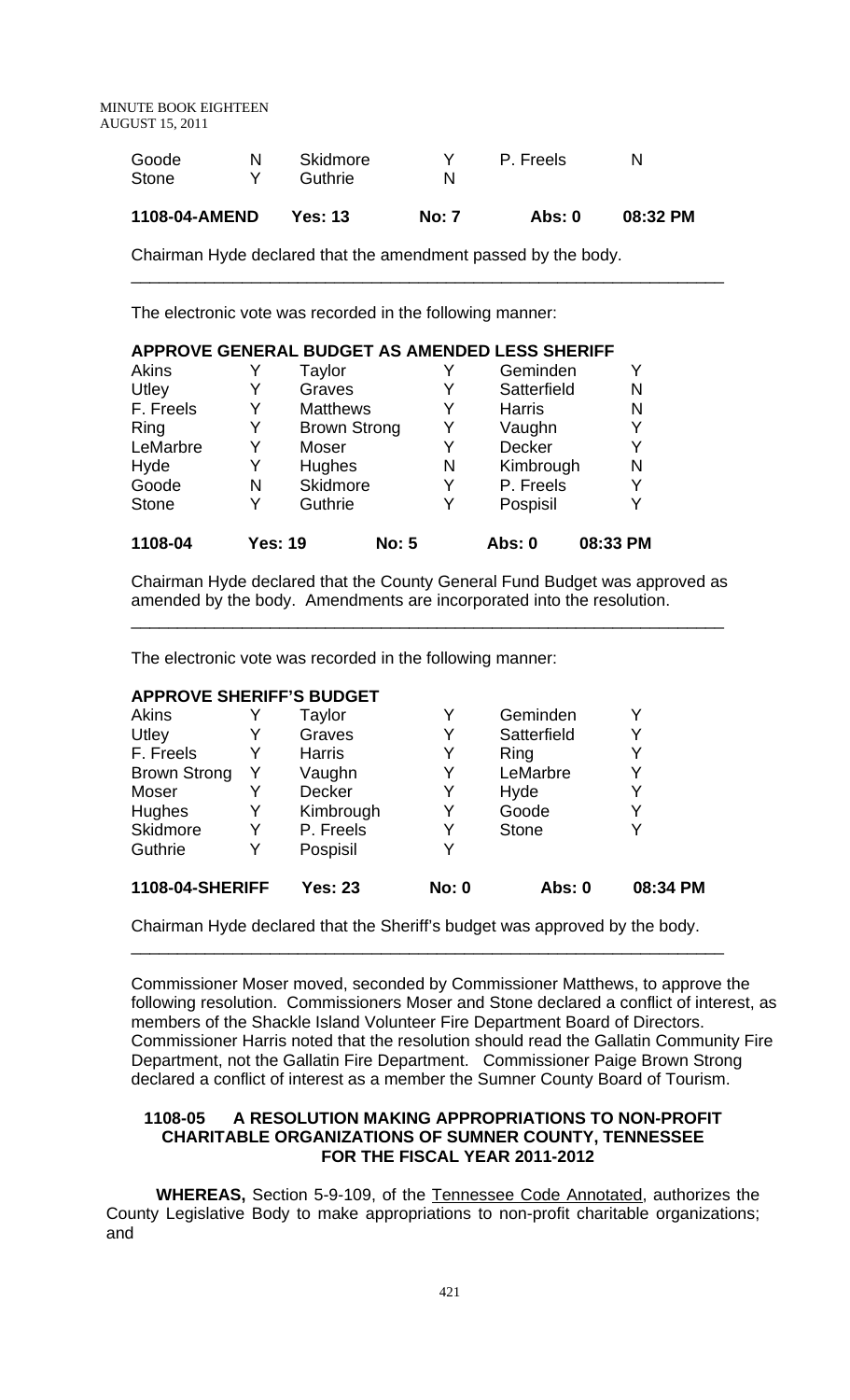**WHEREAS,** the Sumner County Legislative Body recognizes that the various non-profit charitable organizations located in Sumner County are in need of funds to carry on their non-profit charitable work; and

**WHEREAS,** it is the expressed interest of the County Commission of Sumner County in providing these funds to non-profit charitable organizations to be fully in compliance with the Rules of the Comptroller of the Treasury, with Section 5-9-109 of the Tennessee Code Annotated, and with any and all other laws and prior resolutions of this body which may apply to county appropriations to non-profit organizations;

**THEREFORE BE IT RESOLVED** by the Sumner County Board of County Commissioners meeting in regular session on the15<sup>th</sup>day of August 2011 that the following be appropriated.

| <b>Non-Profit Appropriations</b>            |                         |  |
|---------------------------------------------|-------------------------|--|
| Senior Citizens-Gallatin                    | $\mathbf{\$}$<br>13,000 |  |
| Senior Citizens-Hendersonville              | 12,000                  |  |
| Senior Citizens-White House                 | 9,500                   |  |
| Senior Citizens-Portland                    | 9,000                   |  |
| Senior Citizens-Westmoreland                | 3,000                   |  |
| Tourism Board                               | 334,313                 |  |
| <b>Forward Summer</b>                       | 40,000                  |  |
| <b>State Forestry Division</b>              | 2,000                   |  |
| Cottontown Fire Department                  | 12,000                  |  |
| Gallatin Fire Department                    | 12,000                  |  |
| Highland Fire Department Station 1          | 12,000                  |  |
| Highland Fire Department Station 2          | 12,000                  |  |
| Mitchellville Fire Department               | 12,000                  |  |
| Number One Fire Department                  | 12,000                  |  |
| Oak Grove Fire Department                   | 12,000                  |  |
| Shackle Island Fire Department              | 12,000                  |  |
| Southeast Fire Department/Castalian Springs | 12,000                  |  |
| Southeast Fire Department/Bethpage          | 12,000                  |  |
| Westmoreland Volunteer Fire Department      | 12,000                  |  |
| White House Volunteer Fire Department       | 12,000                  |  |
| Ashley's Place                              | 5,000                   |  |
| Westmoreland Expo Center                    | 50,000                  |  |
| <b>Total Non-Profit Appropriations</b>      | \$<br>621,813           |  |
|                                             |                         |  |

 **BE IT FURTHER RESOLVED** that the appropriations are made subject to the following conditions:

- 1) The non-profit charitable organizations to which funds are appropriated shall file, with the County Clerk and the disbursing official, a copy of an annual report of its business affairs and transactions and the proposed use of the County's funds in accordance with rules promulgated by the Comptroller of the Treasury. Such annual report shall be prepared and certified by the Chief Financial Officer of such non-profit organization in accordance with Section 5-9-109(c) of the Tennessee Code Annotated.
- 2) Said funds must only be used by the named non-profit charitable organization in furtherance of their non-profit charitable purposes benefiting the general welfare of the residents of the County.
- 3) All amounts paid to the tourism board are limited to hotel/motel tax collections less the applicable Trustee's commission.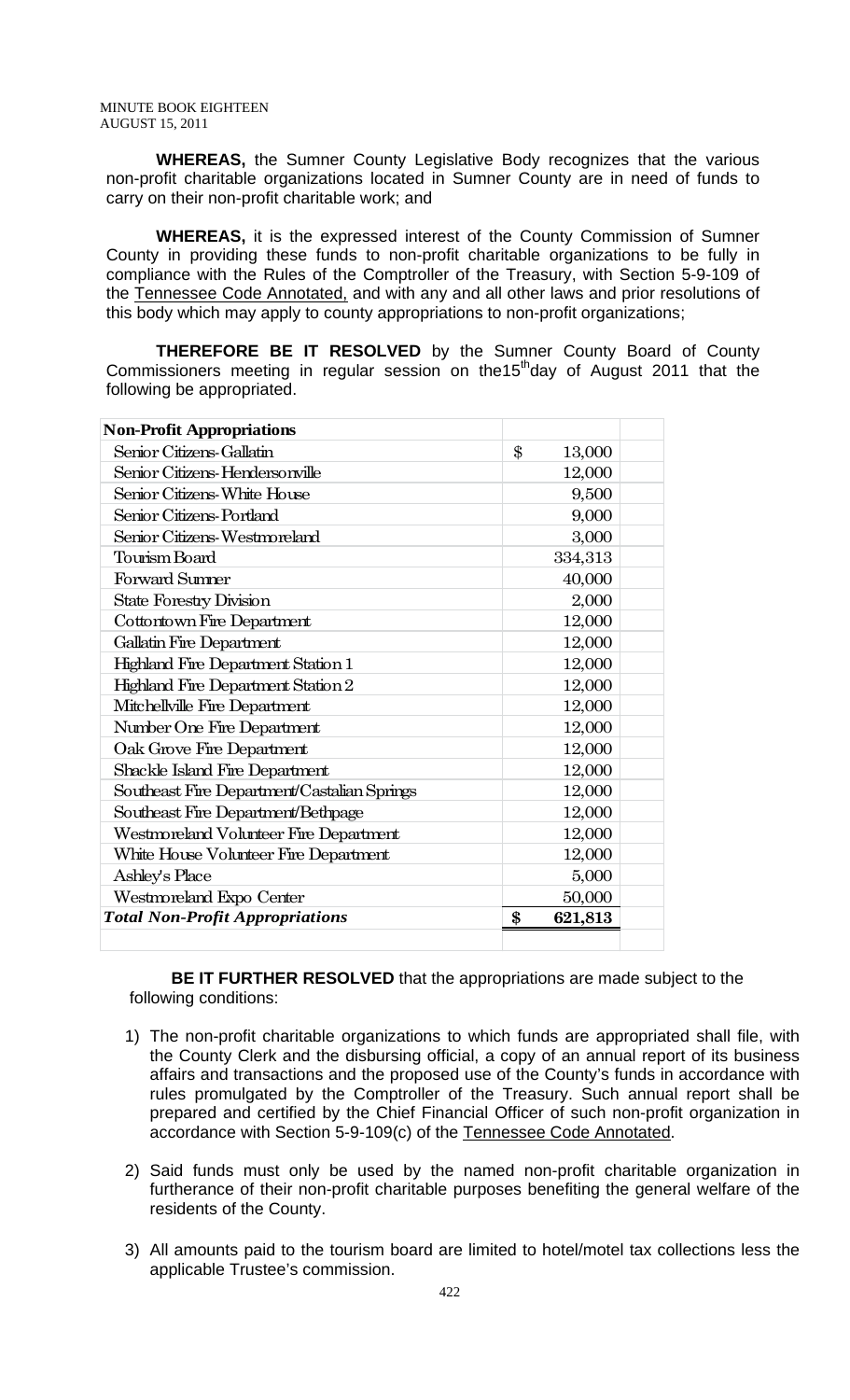This Resolution shall become effective upon passage, the public welfare requiring it.

\_\_\_\_\_\_\_\_\_\_\_\_\_\_\_\_\_\_\_\_\_\_\_\_\_\_\_\_\_\_\_\_\_\_\_\_\_\_\_\_\_\_\_\_\_\_\_\_\_\_\_\_\_\_\_\_\_\_\_\_\_\_\_\_

The electronic vote was recorded in the following manner:

|           |         |        |                     |   |               | APPROVE 1108-05 AS PREVIOUSLY AMENDED THROUGH BUDGET |
|-----------|---------|--------|---------------------|---|---------------|------------------------------------------------------|
| Akins     |         | Taylor |                     |   | Geminden      |                                                      |
| Utley     |         | Graves |                     | Y | Satterfield   | Y                                                    |
| F. Freels | Y       |        | <b>Matthews</b>     | Y | <b>Harris</b> | Y                                                    |
| Ring      | Y       |        | <b>Brown Strong</b> | Y | Vaughn        | Y                                                    |
| LeMarbre  | Y       | Moser  |                     | Y | <b>Decker</b> | Y                                                    |
| Hughes    | N       |        | Kimbrough           | N | Goode         | N                                                    |
| Skidmore  | Y       |        | P. Freels           | Y | <b>Stone</b>  | Y                                                    |
| Guthrie   | Y       |        | Pospisil            | Y |               |                                                      |
| 1108-05   | Yes: 20 |        | <b>No: 3</b>        |   | Abs: 0        | 08:36 PM                                             |

Chairman Hyde declared that the resolution as amended passed. Amendments are incorporated into the resolution.

\_\_\_\_\_\_\_\_\_\_\_\_\_\_\_\_\_\_\_\_\_\_\_\_\_\_\_\_\_\_\_\_\_\_\_\_\_\_\_\_\_\_\_\_\_\_\_\_\_\_\_\_\_\_\_\_\_\_\_\_\_\_\_\_

## **RULES AND PROCEDURES**

Commissioner Brown Strong introduced the following resolution and moved for approval. Commissioner Matthews seconded the motion.

## **1108-06 A RESOLUTION CHANGING RULE VI "MISCELLANEOUS" TO RULE VII "MISCELLANEOUS" AND ADDING NEW RULE VI BONDS ISSUANCE AND CORRESPONDING PROJECTS MONITORING PROCEDURES" TO THE STANDING RULES OF THIS BODY.**

**BE IT RESOLVED** by the Sumner County Board of County Commissioners, meeting in regular session on this the 20<sup>th</sup> day of August 15<sup>th</sup>, 2011, that this body does hereby amend the standing rules and procedures as follows:

Present "Rule VI Miscellaneous" shall be renumbered as "Rule VII Miscellaneous"; and

 A new Rule VI shall be titled "Bonds Issuance and Corresponding Projects – Monitoring Procedures" and the following Rules are adopted as set forth in exhibit A.

\_\_\_\_\_\_\_\_\_\_\_\_\_\_\_\_\_\_\_\_\_\_\_\_\_\_\_\_\_\_\_\_\_\_\_\_\_\_\_\_\_\_\_\_\_\_\_\_\_\_\_\_\_\_\_\_\_\_\_\_\_\_\_\_

The electronic vote was recorded in the following manner:

| 1108-06      | <b>Yes: 19</b> |                 | <b>No: 4</b>        |   | Abs: 1        | 08:37 PM |
|--------------|----------------|-----------------|---------------------|---|---------------|----------|
| <b>Stone</b> | Y              | Guthrie         |                     | Y | Pospisil      | Y        |
| Goode        | Y              | Skidmore        |                     | Y | P. Freels     | Y        |
| Hyde         | Y              | Hughes          |                     | Y | Kimbrough     | N        |
| LeMarbre     | А              | Moser           |                     | N | <b>Decker</b> | Y        |
| Ring         | Y              |                 | <b>Brown Strong</b> | Y | Vaughn        | Y        |
| F. Freels    | Y              | <b>Matthews</b> |                     | Y | <b>Harris</b> |          |
| Utley        | Y              | Graves          |                     | Y | Satterfield   | N        |
| <b>Akins</b> |                | Taylor          |                     | N | Geminden      | Y        |

Chairman Hyde declared that the resolution passed.